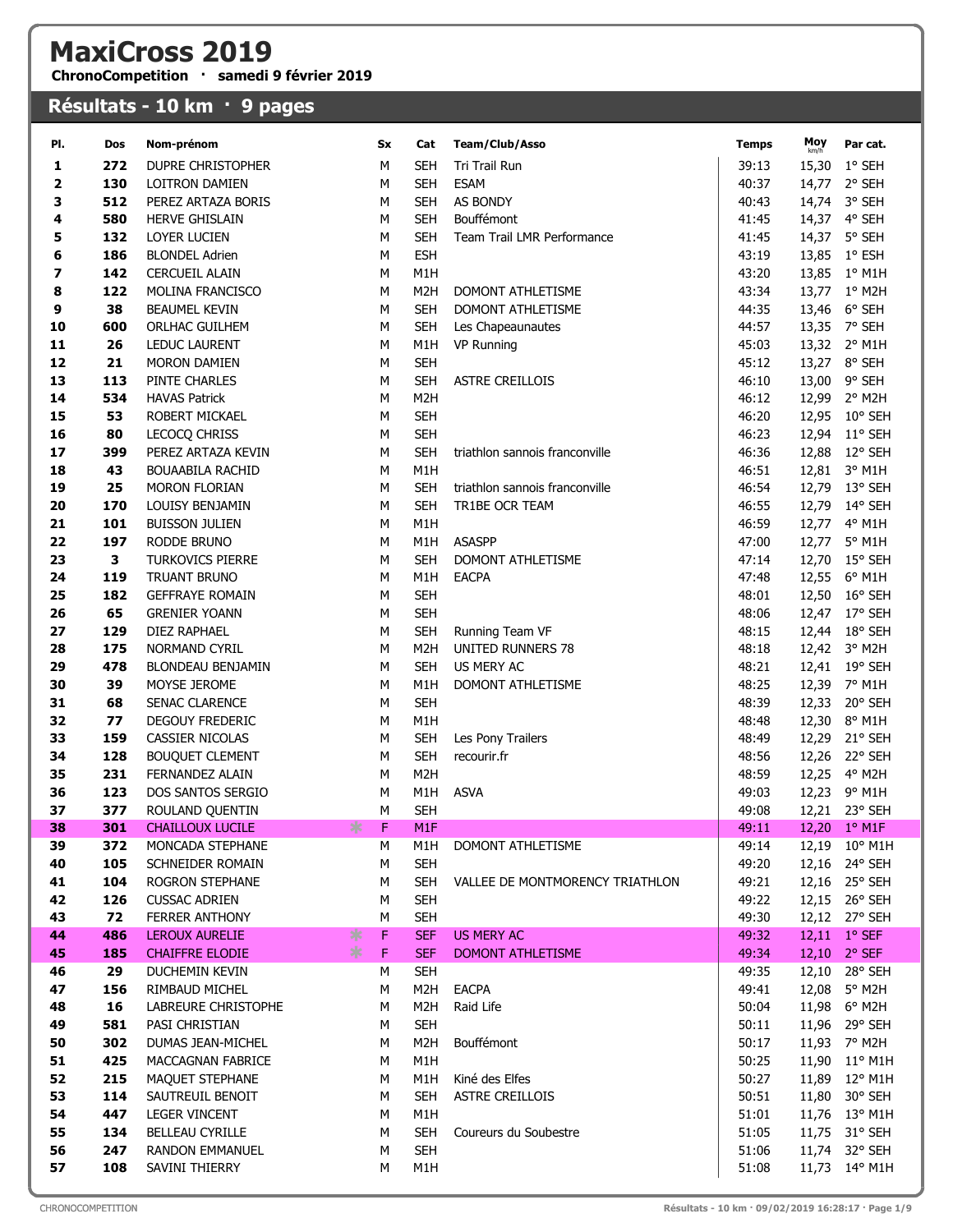| PI.        | Dos                 | Nom-prénom                                      | Sx          | Cat                                  | <b>Team/Club/Asso</b>              | <b>Temps</b>   | Moy<br>km/h  | Par cat.                       |
|------------|---------------------|-------------------------------------------------|-------------|--------------------------------------|------------------------------------|----------------|--------------|--------------------------------|
| 58         | 107                 | <b>GOUIN EMMANUEL</b>                           | M           | M1H                                  |                                    | 51:10          | 11,73        | $15^{\circ}$ M1H               |
| 59         | 13                  | <b>HERCE MILLAN</b>                             | M           | <b>SEH</b>                           | Raid Life                          | 51:16          | 11,70        | 33° SEH                        |
| 60         | 75                  | COULIBALY MAHAMADOU                             | M           | <b>SEH</b>                           | VALLEE DE MONTMORENCY TRIATHLON    | 51:28          |              | 11,66 34° SEH                  |
| 61         | 56                  | STEFANO FREDERIC                                | M           | M <sub>2</sub> H                     |                                    | 51:37          |              | 11,62 8° M2H                   |
| 62         | 131                 | <b>CUSSAC GERAUD</b>                            | М           | <b>SEH</b>                           |                                    | 51:39          |              | 11,62 35° SEH                  |
| 63         | 15                  | MOREAU VICTOR                                   | М           | <b>SEH</b>                           | <b>VP Running</b>                  | 51:43          |              | 11,60 36° SEH                  |
| 64         | 579                 | BENETEAU NICOLAS                                | M           | <b>SEH</b>                           |                                    | 51:43          |              | 11,60 37° SEH                  |
| 65         | 193                 | PETIT PIERRE-OLIVIER                            | M           | <b>SEH</b>                           |                                    | 51:59          |              | 11,54 38° SEH                  |
| 66         | 465                 | <b>JASON FELGUEIRAS</b>                         | М           | <b>JUH</b>                           |                                    | 52:05          |              | 11,52 1° JUH                   |
| 67         | 361                 | JOFFRE PHILIPPE                                 | М           | M <sub>2</sub> H                     |                                    | 52:06          |              | 11,52 9° M2H                   |
| 68         | 57                  | <b>GRIFFIT FRANCK</b>                           | М           | M1H                                  |                                    | 52:10          |              | 11,50 16° M1H                  |
| 69         | 476                 | SIBA BENAMAR                                    | М           | <b>SEH</b>                           | <b>US MERY AC</b>                  | 52:18          |              | 11,47 39° SEH                  |
| 70         | 604                 | <b>DOUCHET MARINE</b>                           | ∗<br>F      | <b>SEF</b>                           |                                    | 52:20          | 11,46        | 3° SEF                         |
| 71         | 58                  | KOLLY MAXIME                                    | M           | <b>SEH</b>                           |                                    | 52:26          |              | 11,44 40° SEH                  |
| 72         | 520                 | MARCHAL MICHAEL                                 | М           | M1H                                  |                                    | 52:30          |              | 11,43 17° M1H                  |
| 73         | 572                 | <b>HEMERY THIERRY</b>                           | M           | M3H                                  |                                    | 52:35          | 11,41        | 1° M3H                         |
| 74         | 110                 | <b>GODEFROY LUC</b>                             | M           | M <sub>2</sub> H                     | <b>DOMONT ATHLETISME</b>           | 52:38          |              | 11,40 10° M2H                  |
| 75         | 140                 | ROUSSEL RONAN                                   | М           | M <sub>1</sub> H                     |                                    | 52:40          |              | 11,39 18° M1H                  |
| 76         | 9                   | <b>BELLET JACKY</b><br><b>LIEBART STEPHANIE</b> | M<br>$\ast$ | M <sub>2</sub> H                     | MIL PATTES VITRÉ                   | 52:42          |              | 11,39 11° M2H                  |
| 77         | 206                 |                                                 | F           | M <sub>1</sub> F                     | Pays de Fontainebleau-Athlé Sud 77 | 52:46          |              | 11,37 2° M1F                   |
| 78<br>79   | 10<br>138           | CHEVALIER JEAN-PIERRE<br>NICLOT PIERRE-MARC     | М<br>M      | M <sub>2</sub> H<br><b>SEH</b>       | Tictac                             | 53:30<br>53:48 |              | 11,21 12° M2H<br>11,15 41° SEH |
| 80         | 545                 | <b>ENOUF KEVIN</b>                              | М           | <b>SEH</b>                           | LES TRITONS MELDOIS                | 53:49          |              | 11,15 42° SEH                  |
| 81         | 59                  | <b>BATTAGLIA PAUL</b>                           | M           | M3H                                  |                                    | 53:52          |              | 11,14 2° M3H                   |
| 82         | 34                  | MACRELLE EMMANUEL                               | M           | M1H                                  |                                    | 53:53          |              | 11,14 19° M1H                  |
| 83         | 135                 | MIEL ANTOINE                                    | M           | <b>SEH</b>                           |                                    | 53:53          |              | 11,14 43° SEH                  |
| 84         | 574                 | PRESENT THIERRY                                 | M           | M1H                                  |                                    | 53:55          |              | 11,13 20° M1H                  |
| 85         | 17                  | <b>MARCHANDISE GAETAN</b>                       | M           | M1H                                  | <b>ASTRE CREILLOIS</b>             | 54:11          |              | 11,07 21° M1H                  |
| 86         | 154                 | PHILIBERT GABRIEL                               | М           | <b>SEH</b>                           |                                    | 54:12          |              | 11,07 44° SEH                  |
| 87         | 191                 | <b>GILLE FREDERIC</b>                           | М           | <b>SEH</b>                           |                                    | 54:24          |              | 11,03 45° SEH                  |
| 88         | 371                 | LE CORNEC JULIEN                                | М           | M1H                                  | <b>EACPA</b>                       | 54:26          |              | 11,02 22° M1H                  |
| 89         | 365                 | <b>WELSCH FRANCOIS</b>                          | M           | M1H                                  |                                    | 54:26          |              | 11,02 23° M1H                  |
| 90         | 416                 | <b>FOURCADE ANTOINE</b>                         | М           | <b>SEH</b>                           |                                    | 54:30          |              | 11,01 46° SEH                  |
| 91         | 285                 | MALHERBE JULIEN                                 | М           | M1H                                  |                                    | 54:33          | 11,00        | 24° M1H                        |
| 92         | 282                 | LEPRETRE CHRISTOPHE                             | М           | <b>SEH</b>                           | Bouffémont                         | 54:35          |              | 10,99 47° SEH                  |
| 93         | 531                 | <b>DEMAY JOHAN</b>                              | M           | <b>SEH</b>                           |                                    | 54:37          |              | 10,99 48° SEH                  |
| 94         | 102                 | KOULMANN JEAN-ARNAUD                            | M           | M1H                                  |                                    | 54:40          |              | 10,98 25° M1H                  |
| 95         | 28                  | <b>JEULAND SANDRINE</b>                         | $* F$       | <b>SEF</b>                           |                                    | 54:42          | 10,97 4° SEF |                                |
| 96         | 456                 | <b>VIDAL ADRIEN</b>                             | М           | <b>SEH</b>                           |                                    | 54:44          |              | 10,96 49° SEH                  |
| 97         | 483                 | SARIVIERE MARC                                  | М           | M <sub>2</sub> H                     | US MERY AC                         | 54:55          |              | 10,93 13° M2H                  |
| 98         | 424                 | <b>COURAU BERTRAND</b>                          | М           | <b>SEH</b>                           | <b>SGRE</b>                        | 54:59          |              | 10,91 50° SEH                  |
| 99         | 64                  | DOH-DJANHOUNDY LE PRINCE                        | M           | <b>SEH</b>                           |                                    | 55:07          |              | 10,89 51° SEH                  |
| 100<br>101 | 6<br>$\overline{ }$ | <b>CHEVALIER SANDRINE</b><br>CHEVALIER BERNARD  | $*$<br>F    | M <sub>1</sub> F<br>M <sub>2</sub> H |                                    | 55:17          |              | 10,85 $3^{\circ}$ M1F          |
| 102        | 200                 | LAFOND SYLVAIN                                  | М<br>М      | M1H                                  | phénix                             | 55:20<br>55:24 |              | 10,84 14° M2H<br>10,83 26° M1H |
| 103        | 407                 | <b>DUPONT NAIS</b>                              | F<br>∗      | <b>SEF</b>                           | TR1BE OCR TEAM                     | 55:25          |              | 10,83 5° SEF                   |
| 104        | 494                 | <b>BERTANI STEPHANIE</b>                        | $*$<br>F    | M <sub>1</sub> F                     | <b>US MERY AC</b>                  | 55:25          |              | 10,83 4° M1F                   |
| 105        | 503                 | <b>FLORENT ARNAUD</b>                           | М           | M1H                                  | Chaussy trail et Gasny running     | 55:28          |              | 10,82 27° M1H                  |
| 106        | 287                 | <b>FROMONT YANN</b>                             | M           | <b>SEH</b>                           |                                    | 55:31          |              | 10,81 52° SEH                  |
| 107        | 303                 | <b>DUBUS SOPHIE</b>                             | $*$<br>F    | <b>SEF</b>                           |                                    | 55:33          |              | 10,80 6° SEF                   |
| 108        | 121                 | <b>VERRIER AURELIE</b>                          | $\ast$<br>F | <b>SEF</b>                           | <b>DOMONT ATHLETISME</b>           | 55:36          |              | 10,79 7° SEF                   |
| 109        | 270                 | BREZEL LOIC                                     | М           | <b>SEH</b>                           |                                    | 55:43          |              | 10,77 53° SEH                  |
| 110        | 294                 | MICHET THOMAS                                   | М           | <b>ESH</b>                           | FREE RUNNERS                       | 55:57          |              | 10,72 2° ESH                   |
| 111        | 384                 | <b>CORNU AURELIEN</b>                           | М           | <b>SEH</b>                           |                                    | 56:02          |              | 10,71 54° SEH                  |
| 112        | 237                 | MANTAUX CEDRIC                                  | М           | <b>SEH</b>                           | Bouffémont                         | 56:03          |              | 10,70 55° SEH                  |
| 113        | 283                 | LHEUREUX CHRISTOPHE                             | М           | M <sub>2</sub> H                     |                                    | 56:04          |              | 10,70 15° M2H                  |
| 114        | 14                  | <b>NEVOT DAVID</b>                              | M           | M1H                                  |                                    | 56:08          |              | 10,69 28° M1H                  |
| 115        | 67                  | DJABRI MARC                                     | М           | M1H                                  |                                    | 56:12          |              | 10,68 29° M1H                  |
| 116        | 454                 | <b>BRUNSCHWEILER ERIC</b>                       | М           | M <sub>2</sub> H                     |                                    | 56:12          |              | 10,68 16° M2H                  |
| 117        | 556                 | <b>CASTAGNE DAVID</b>                           | М           | <b>SEH</b>                           |                                    | 56:41          |              | 10,59 56° SEH                  |
| 118        | 323                 | TEYBER FLORIAN                                  | М           | <b>SEH</b>                           |                                    | 56:56          |              | 10,54 57° SEH                  |
| 119        | 44                  | PARIS ADRIEN                                    | М           | <b>SEH</b>                           |                                    | 56:59          |              | 10,53 58° SEH                  |
| 120        | 457                 | MANGIN ERIC                                     | м           | M1H                                  |                                    | 57:01          |              | 10,52 30° M1H                  |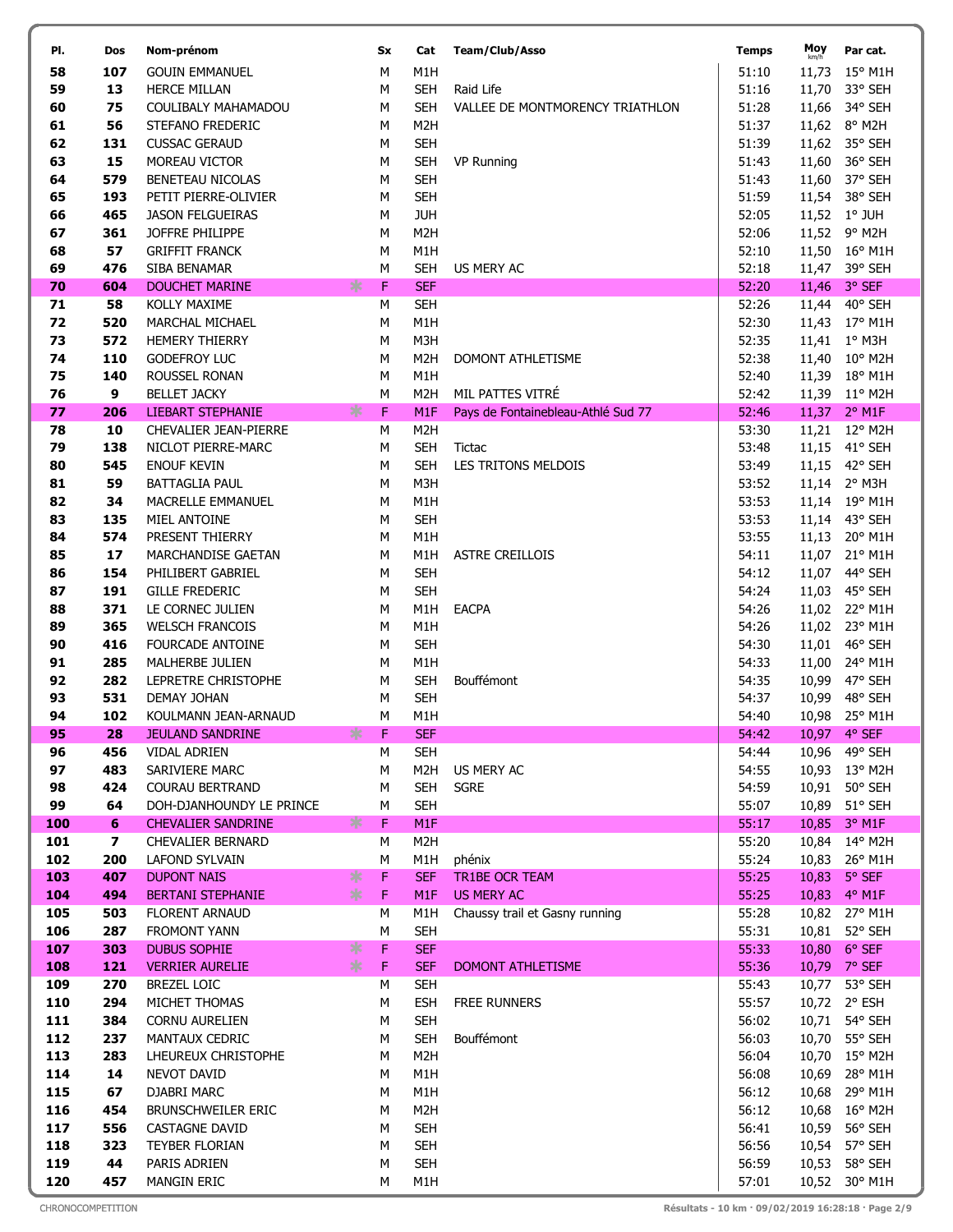| PI.        | Dos          | Nom-prénom                              | Sx          | Cat                           | <b>Team/Club/Asso</b>                 | <b>Temps</b>       | Moy          | Par cat.                         |
|------------|--------------|-----------------------------------------|-------------|-------------------------------|---------------------------------------|--------------------|--------------|----------------------------------|
| 121        | 49           | PENELOUX CHRISTINE                      | ∗<br>F      | M <sub>1</sub> F              | US EZANVILLE ECOUEN                   | 57:16              | 10,48        | $5^\circ$ M1F                    |
| 122        | 228          | <b>BOUAZOUNI OLIVIER</b>                | M           | <b>SEH</b>                    |                                       | 57:29              | 10,44        | 59° SEH                          |
| 123        | 479          | <b>VILLETTE OLIVIER</b>                 | M           | M1H                           | US MERY AC                            | 57:29              |              | 10,44 31° M1H                    |
| 124        | 19           | <b>AMANT NICOLAS</b>                    | M           | <b>SEH</b>                    |                                       | 57:35              |              | 10,42 60° SEH                    |
| 125        | 490          | MICHET BAPTISTE                         | M           | MIH                           | Bouffémont                            | 57:35              |              | 10,42 1° MIH                     |
| 126        | 528          | <b>BIOLCHINI ROMAIN</b>                 | M           | <b>SEH</b>                    |                                       | 57:36              |              | 10,42 61° SEH                    |
| 127        | 496          | <b>TEMAL MALIKA</b>                     | ∗<br>F      | M <sub>2F</sub>               | <b>US MERY AC</b>                     | 57:37              |              | 10,41 1° M2F                     |
| 128        | 171          | <b>BONETTO ANDREA</b>                   | M           | <b>SEH</b>                    |                                       | 57:48              |              | 10,38 62° SEH                    |
| 129        | 239          | <b>COSTE THIBAUD</b>                    | M           | <b>SEH</b>                    |                                       | 57:49              |              | 10,38 63° SEH                    |
| 130        | 330          | <b>DENIEL ANTOINE</b>                   | M           | <b>SEH</b>                    |                                       | 58:00              |              | 10,34 64° SEH                    |
| 131        | 329          | <b>LAGRAULET MARION</b>                 | ∗<br>F      | <b>SEF</b>                    |                                       | 58:00              |              | 10,34 8° SEF                     |
| 132        | 223          | MINARD SEBASTIEN                        | M           | <b>SEH</b>                    |                                       | 58:03              |              | 10,34 65° SEH                    |
| 133        | 563          | <b>DURUFLE ANTOINE</b>                  | M           | <b>SEH</b>                    |                                       | 58:18              |              | 10,29 66° SEH                    |
| 134        | 461          | <b>JASSENY FREDERIC</b>                 | M           | <b>SEH</b>                    |                                       | 58:19              |              | 10,29 67° SEH                    |
| 135        | 293          | <b>CASTELLO ELISABETH</b>               | $\ast$<br>F | M <sub>1</sub> F              |                                       | 58:24              |              | 10,27 6° M1F                     |
| 136        | $\mathbf{1}$ | <b>LOGHRIEB OLIVIER</b>                 | M           | M <sub>1</sub> H              |                                       | 58:35              |              | 10,24 32° M1H                    |
| 137        | 363          | <b>MARTIN CLEMENT</b>                   | M           | <b>SEH</b>                    |                                       | 58:36              |              | 10,24 68° SEH                    |
| 138        | 181          | <b>GEFFRAYE FRANCOIS</b>                | M           | M <sub>2</sub> H              | Monsieur et Madame                    | 58:41              |              | 10,22 17° M2H                    |
| 139        | 115          | <b>GARRAUD DAVID</b>                    | М           | M <sub>1</sub> H              | US MERY AC                            | 58:48              |              | 10,20 33° M1H                    |
| 140<br>141 | 116<br>368   | BENETEAU NICOLAS<br><b>CARRET LYDIE</b> | M<br>F<br>∗ | <b>SEH</b><br>M <sub>2F</sub> |                                       | 58:48<br>58:49     | 10,20        | 10,20 69° SEH<br>$2^{\circ}$ M2F |
| 142        | 298          | <b>ANGELINI SOPHIE</b>                  | $*$<br>F    | M <sub>1</sub> F              | <b>DOMONT ATHLETISME</b>              | 58:49              | 10,20        | $7^\circ$ M1F                    |
| 143        | 423          | POTIER JULIEN                           | M           | <b>SEH</b>                    |                                       | 58:55              | 10,18        | 70° SEH                          |
| 144        | 79           | <b>BARREAU TIFENN</b>                   | M           | M <sub>1</sub> H              |                                       | 58:57              | 10,18        | 34° M1H                          |
| 145        | 32           | <b>DUCLOUX DAVID</b>                    | M           | M <sub>1</sub> H              |                                       | 58:58              |              | 10,18 35° M1H                    |
| 146        | 488          | <b>ZIDAHNAL FATIMA</b>                  | F<br>∗      | M <sub>1</sub> F              | <b>US MERY AC</b>                     | 59:04              |              | 10,16 8° M1F                     |
| 147        | 22           | <b>LAMARQUE AXELLE</b>                  | $\ast$<br>F | M <sub>1</sub> F              | triathlon sannois franconville        | 59:06              |              | 10,15 9° M1F                     |
| 148        | 47           | ANTOINE BERNARD                         | M           | M <sub>2</sub> H              | US EZANVILLE ECOUEN                   | 59:08              |              | 10,15 18° M2H                    |
| 149        | 591          | PAYEN MAXIME                            | M           | M1H                           |                                       | 59:12              |              | 10,14 36° M1H                    |
| 150        | 153          | AUDEBERT ALLAN                          | M           | <b>SEH</b>                    |                                       | 59:15              |              | 10,13 71° SEH                    |
| 151        | 526          | <b>BOULATOV KONSTANTIN</b>              | М           | M <sub>1</sub> H              |                                       | 59:24              |              | 10,10 37° M1H                    |
| 152        | 205          | SANDERS PIERRE-ALEXANDRE                | М           | <b>SEH</b>                    | Bouffémont                            | 59:26              |              | 10,10 72° SEH                    |
| 153        | 41           | ANGELINI JEROME                         | М           | M <sub>2</sub> H              | DOMONT ATHLETISME                     | 59:27              |              | 10,09 19° M2H                    |
| 154        | 120          | <b>BESSOT VERONIQUE</b>                 | F<br>∗      | M <sub>2F</sub>               | <b>DOMONT ATHLETISME</b>              | 59:34              |              | 10,07 3° M2F                     |
| 155        | 485          | <b>CANIVET MATHILDE</b>                 | ∗<br>F      | <b>SEF</b>                    | <b>US MERY AC</b>                     | 59:38              |              | 10,06 9° SEF                     |
| 156        | 459          | PIVETEAU SEBASTIEN                      | M           | <b>SEH</b>                    | Bouffémont                            | 59:41              |              | 10,05 73° SEH                    |
| 157        | 408          | <b>GUAQUERE EMERIC</b>                  | М           | <b>SEH</b>                    | Retzwood Family                       | 59:45              |              | 10,04 74° SEH                    |
| 158        | 264          | PORTANT ETIENNE                         | ${\sf M}$   | <b>SEH</b>                    |                                       | 59:45              |              | 10,04 75° SEH                    |
| 159        | 250          | <b>BOUMECHOUR MASSYLE</b>               | М           | SEH                           | Team DZ                               | 59:45              |              | 10,04 76° SEH                    |
| 160        | 557          | <b>FELLER SEBASTIEN</b>                 | M           | M1H                           |                                       | 59:46              | 10,04        | 38° M1H                          |
| 161        | 541          | DUPUY MANUEL                            | M<br>∗<br>F | M2H                           |                                       | 1:00:08            | 9,98         | 20° M2H                          |
| 162<br>163 | 12<br>470    | KOLANDJIAN OCEANE<br>MOTTET PHILIPPE    | M           | <b>SEF</b>                    |                                       | 1:00:09<br>1:00:09 | 9,98         | $10^{\circ}$ SEF                 |
| 164        | 477          | DEFFIN PIERRE-YVES                      | М           | M3H<br>M1H                    | DOMONT ATHLETISME                     | 1:00:33            | 9,98<br>9,91 | 3° M3H<br>39° M1H                |
| 165        | 428          | <b>BOUSSIE JEAN</b>                     | М           | M1H                           |                                       | 1:00:34            | 9,91         | 40° M1H                          |
| 166        | 198          | LOPEZ JULIEN                            | M           | <b>SEH</b>                    | US EZANVILLE ECOUEN                   | 1:00:34            | 9,91         | 77° SEH                          |
| 167        | 111          | RAMIALIARISON CEDRIC                    | M           | <b>SEH</b>                    |                                       | 1:00:45            | 9,88         | 78° SEH                          |
| 168        | 432          | DE MATOS RUI                            | М           | M1H                           |                                       | 1:00:52            | 9,86         | 41° M1H                          |
| 169        | 547          | <b>BOURGUILLAULT MATTHIEU</b>           | м           | <b>SEH</b>                    |                                       | 1:00:53            | 9,85         | 79° SEH                          |
| 170        | 351          | ROCHER ROMAIN                           | М           | <b>SEH</b>                    |                                       | 1:01:11            | 9,81         | 80° SEH                          |
| 171        | 76           | <b>BERTHE JOCELYN</b>                   | М           | M <sub>2</sub> H              |                                       | 1:02:00            | 9,68         | 21° M2H                          |
| 172        | 305          | PONS YANNIG                             | M           | <b>SEH</b>                    |                                       | 1:02:01            | 9,67         | 81° SEH                          |
| 173        | 179          | DI TURSI FANNY                          | F<br>∗      | <b>SEF</b>                    |                                       | 1:02:04            | 9,67         | $11^{\circ}$ SEF                 |
| 174        | 551          | <b>MARTIN CLEMECE</b>                   | $\ast$<br>F | <b>SEF</b>                    |                                       | 1:02:04            | 9,67         | 12° SEF                          |
| 175        | 497          | STEFFAN DAMIEN                          | М           | M1H                           |                                       | 1:02:05            | 9,66         | 42° M1H                          |
| 176        | 342          | <b>SCULFORT BLANDINE</b>                | ∗<br>F      | <b>SEF</b>                    | Bouc Athlé                            | 1:02:09            | 9,65         | 13° SEF                          |
| 177        | 467          | NORDON PHILIPPE                         | М           | M <sub>2</sub> H              |                                       | 1:02:10            | 9,65         | 22° M2H                          |
| 178        | 117          | JACQUOT JEAN-MARC                       | М           | M2H                           | <b>RUN□IN CREDIT MUTUEL &amp; CIC</b> | 1:02:12            | 9,65         | 23° M2H                          |
| 179        | 288          | <b>DUNEIGRE ELSA</b>                    | ∗<br>F      | <b>SEF</b>                    |                                       | 1:02:13            | 9,64         | 14° SEF                          |
| 180        | 233          | <b>TRACOL PIERRE</b>                    | M           | M <sub>2</sub> H              |                                       | 1:02:15            | 9,64         | 24° M2H                          |
| 181        | 109          | PRELONGE DAVID                          | М           | M1H                           |                                       | 1:02:15            | 9,64         | 43° M1H                          |
| 182        | 81           | MENARD MATTHIEU                         | М           | <b>SEH</b>                    |                                       | 1:02:16            | 9,64         | 82° SEH                          |
| 183        | 51           | LABORDE MARC                            | M           | <b>SEH</b>                    |                                       | 1:02:16            | 9,64         | 83° SEH                          |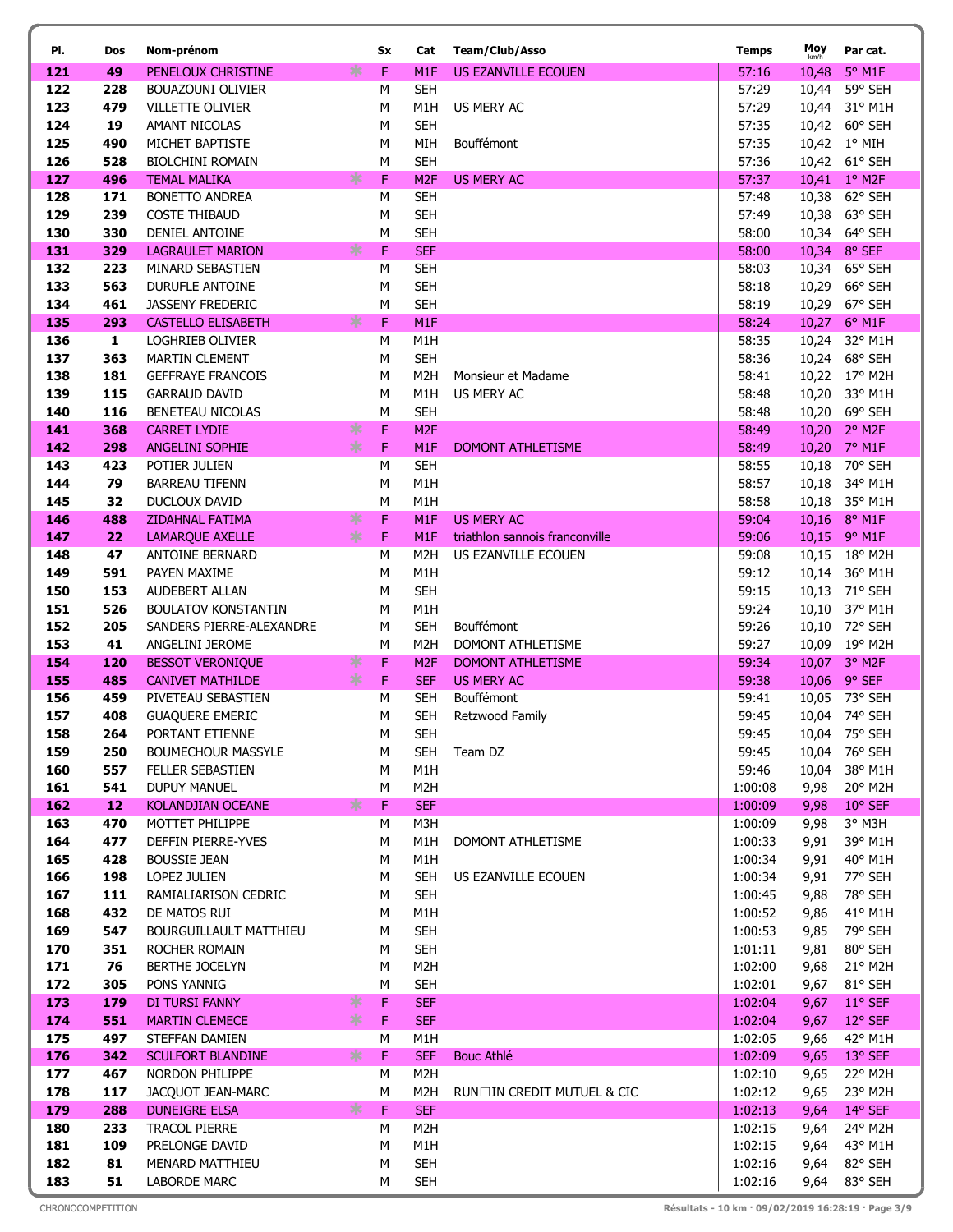| PI.        | Dos        | Nom-prénom                                        |        | Sx        | Cat                            | <b>Team/Club/Asso</b>          | <b>Temps</b>         | Moy<br>km/h  | Par cat.           |
|------------|------------|---------------------------------------------------|--------|-----------|--------------------------------|--------------------------------|----------------------|--------------|--------------------|
| 184        | 571        | PERNAR BRUNO                                      |        | M         | M <sub>2</sub> H               |                                | 1:02:19              | 9,63         | 25° M2H            |
| 185        | 366        | <b>FRESNEAU BEATRICE</b>                          | ∗      | F         | M1F                            |                                | 1:02:52              | 9,54         | $10^{\circ}$ M1F   |
| 186        | 562        | ROSSIGNOL FREDERIC                                |        | M         | M <sub>1</sub> H               | World Of Digits                | 1:02:53              | 9,54         | 44° M1H            |
| 187        | 46         | <b>BOBY BONAPACE GIULIA</b>                       | ∗      | F         | M <sub>2F</sub>                |                                | 1:02:53              | 9,54         | 4° M2F             |
| 188        | 348        | <b>DUCHEMIN PASCALE</b>                           | ∗      | F         | M1F                            | US EZANVILLE ECOUEN            | 1:02:53              | 9,54         | 11° M1F            |
| 189        | 45         | <b>BOBY LAURENT</b>                               |        | М         | M <sub>2</sub> H               |                                | 1:02:57              | 9,53         | 26° M2H            |
| 190        | 178        | <b>KUBIS PIERRE</b>                               |        | M         | <b>SEH</b>                     |                                | 1:03:05              | 9,51         | 84° SEH            |
| 191        | 284        | <b>RAYNIER ROXANE</b>                             | ∗      | F         | <b>SEF</b>                     |                                | 1:03:20              | 9,47         | 15° SEF            |
| 192<br>193 | 344<br>517 | MICHELON LUC<br><b>DAVIAUD LAURINE</b>            | $\ast$ | M<br>F    | M <sub>2</sub> H<br><b>SEF</b> |                                | 1:03:26<br>1:03:48   | 9,46         | 27° M2H<br>16° SEF |
| 194        | 458        | SOUCAZE-GUILLOUS BENOIT                           |        | M         | M <sub>2</sub> H               |                                | 1:03:49              | 9,40<br>9,40 | 28° M2H            |
| 195        | 538        | DAHIREL HERVE                                     |        | М         | <b>SEH</b>                     |                                | 1:03:52              | 9,39         | 85° SEH            |
| 196        | 540        | <b>BOUDER GILLES</b>                              |        | M         | <b>SEH</b>                     | <b>SGRE</b>                    | 1:03:52              | 9,39         | 86° SEH            |
| 197        | 609        | <b>LASSERE ARLETTE</b>                            | ∗      | F         | M1F                            |                                | 1:03:53              | 9,39         | 12° M1F            |
| 198        | 259        | <b>GAVILLET SYLVAIN</b>                           |        | M         | M1H                            |                                | 1:03:53              | 9,39         | 45° M1H            |
| 199        | 352        | <b>LAURET XAVIER</b>                              |        | M         | M1H                            |                                | 1:03:54              | 9,39         | 46° M1H            |
| 200        | 322        | <b>ROLLAND CHRISTEL</b>                           | ∗      | F         | M1F                            |                                | 1:03:54              | 9,39         | 13° M1F            |
| 201        | 599        | <b>EPSTEIN DIDIER</b>                             |        | М         | M1H                            |                                | 1:03:57              | 9,38         | 47° M1H            |
| 202        | 300        | <b>LARTIGUE ALBAN</b>                             |        | М         | <b>SEH</b>                     |                                | 1:03:58              | 9,38         | 87° SEH            |
| 203        | 519        | BEAUCHAMP DOMINIQUE                               |        | M         | M <sub>2</sub> H               | <b>VEXIN TRAIL</b>             | 1:04:07              | 9,36         | 29° M2H            |
| 204        | 18         | PIMOLLE CHRISTOPHE                                |        | M         | <b>SEH</b>                     |                                | 1:04:10              | 9,35         | 88° SEH            |
| 205        | 501        | <b>DURAND PHILIPPE</b>                            |        | M         | M <sub>2</sub> H               | DOMONT ATHLETISME              | 1:04:24              | 9,32         | 30° M2H            |
| 206        | 429        | <b>SAVEROT ELISABETH</b>                          | ∗      | F         | <b>SEF</b>                     |                                | 1:04:28              | 9,31         | 17° SEF            |
| 207        | 236        | <b>THEVENOT VIRGINIE</b>                          | $*$    | F         | M <sub>2F</sub>                | triathlon sannois franconville | 1:04:28              | 9,31         | 5° M2F             |
| 208        | 245        | <b>CHEVANCE STEPHANE</b>                          |        | M         | M1H                            |                                | 1:04:28              | 9,31         | 48° M1H            |
| 209<br>210 | 274<br>525 | THOMSON ERIC<br>MESPLE-SOMPS JEAN-FRANCOIS        |        | М<br>M    | <b>SEH</b><br>M <sub>2</sub> H |                                | 1:04:29<br>1:04:29   | 9,30         | 89° SEH<br>31° M2H |
| 211        | 266        | <b>FLOBERT JEROME</b>                             |        | M         | M <sub>1</sub> H               |                                | 1:04:37              | 9,30<br>9,29 | 49° M1H            |
| 212        | 514        | <b>GALTIE DAMIEN</b>                              |        | М         | <b>SEH</b>                     |                                | 1:04:46              | 9,26         | 90° SEH            |
| 213        | 335        | FERREIRA JOAO                                     |        | М         | M1H                            | U.S.O.Bezons                   | 1:04:46              | 9,26         | 50° M1H            |
| 214        | 404        | <b>ZEGHADI NOURYA</b>                             | ∗      | F         | M1F                            | <b>DOMONT ATHLETISME</b>       | 1:04:47              | 9,26         | 14° M1F            |
| 215        | 137        | POMMET EMELINE                                    | $\ast$ | F         | <b>SEF</b>                     |                                | 1:04:47              | 9,26         | 18° SEF            |
| 216        | 209        | DEBEAURAIN LOUIS                                  |        | M         | <b>SEH</b>                     |                                | 1:04:53              | 9,25         | 91° SEH            |
| 217        | 495        | <b>GENIBREL TATANIA</b>                           |        | М         | M <sub>1</sub> H               | US MERY AC                     | 1:04:54              | 9,24         | 51° M1H            |
| 218        | 401        | <b>ROYER PAUL</b>                                 |        | М         | M3H                            |                                | 1:05:02              | 9,23         | 4° M3H             |
| 219        | 552        | <b>DOMISSE MARIE-LISE</b>                         | ∗      | F         | M <sub>2F</sub>                | <b>SAINT PATHUS</b>            | 1:05:06              | 9,22         | 6° M2F             |
| 220        | 588        | <b>CALLENS PEGGY</b>                              | $\ast$ | F         | M1F                            |                                | 1:05:33              | 9,15         | $15^{\circ}$ M1F   |
| 221        | 350        | LE BORGNE LIONNEL                                 |        | ${\sf M}$ |                                | M1H US EZANVILLE ECOUEN        | 1:05:50 9,11 52° M1H |              |                    |
| 222        | 312        | <b>CLAVERIE LAURE</b>                             | ∗      | F         | <b>SEF</b>                     |                                | 1:05:54              | 9,10         | 19° SEF            |
| 223        | 69         | <b>BARREIRA PASCALE</b>                           | ∗<br>∗ | F         | M1F                            |                                | 1:06:04              | 9,08         | 16° M1F            |
| 224<br>225 | 463<br>603 | <b>BLANDINE FELGUEIRAS</b><br>ARDISSON DAMIEN     |        | F<br>М    | M1F<br><b>SEH</b>              |                                | 1:06:09<br>1:06:20   | 9,07<br>9,05 | 17° M1F<br>92° SEH |
| 226        | 241        | <b>SOW BABACAR</b>                                |        | М         | <b>SEH</b>                     |                                | 1:06:21              | 9,04         | 93° SEH            |
| 227        | 180        | <b>GEFFRAYE FRANCOISE</b>                         | ∗      | F         | M <sub>2F</sub>                | Monsieur et Madame             | 1:06:24              | 9,04         | 7° M2F             |
| 228        | 466        | <b>ERIC FONTAINE</b>                              |        | М         | M <sub>2</sub> H               |                                | 1:06:25              | 9,03         | 32° M2H            |
| 229        | 157        | <b>VAN ACKER SOPHIE</b>                           | $\ast$ | F         | <b>SEF</b>                     | Les Pony Trailers              | 1:06:28              | 9,03         | 20° SEF            |
| 230        | 158        | <b>TAUPIN ROMAIN</b>                              |        | М         | <b>SEH</b>                     | Les Pony Trailers              | 1:06:29              | 9,02         | 94° SEH            |
| 231        | 267        | <b>MAILLARD SANDRINE</b>                          | $\ast$ | F         | M1F                            | Team Bravo mum                 | 1:06:37              | 9,01         | 18° M1F            |
| 232        | 484        | <b>AGNOUX AMANDINE</b>                            | $\ast$ | F         | <b>SEF</b>                     | <b>US MERY AC</b>              | 1:06:37              | 9,01         | 21° SEF            |
| 233        | 527        | PILLON CLEMENT                                    |        | М         | <b>SEH</b>                     |                                | 1:06:39              | 9,00         | 95° SEH            |
| 234        | 380        | <b>BELHOUT NADIA</b>                              | ∗      | F         | M1F                            |                                | 1:06:39              | 9,00         | 19° M1F            |
| 235        | 442        | <b>COURTE LAURENT</b>                             |        | М         | M <sub>2</sub> H               | Les Egarés                     | 1:06:40              | 9,00         | 33° M2H            |
| 236        | 532        | SAIGNIER ARTHUR                                   |        | М         | <b>SEH</b>                     |                                | 1:06:41              | 9,00         | 96° SEH            |
| 237        | 269        | <b>LEBAZ CECILE</b>                               | ∗      | F         | M1F                            |                                | 1:06:42              | 9,00         | 20° M1F            |
| 238        | 413        | D HEUCQUEVILLE GREGOIRE<br><b>CURIER FABIENNE</b> | *      | М<br>F    | <b>SEH</b><br>M1F              | Bouffémont                     | 1:06:48<br>1:06:50   | 8,98         | 97° SEH            |
| 239<br>240 | 211<br>27  | <b>GREBAUT SYLVAIN</b>                            |        | М         | M1H                            |                                | 1:06:52              | 8,98<br>8,97 | 21° M1F<br>53° M1H |
| 241        | 55         | DEFFIEUX JEROME                                   |        | М         | <b>SEH</b>                     | Roadrunners95                  | 1:07:03              | 8,95         | 98° SEH            |
| 242        | 397        | <b>LOUARN NOLWENN</b>                             | ∗      | F         | <b>SEF</b>                     |                                | 1:07:03              | 8,95         | 22° SEF            |
| 243        | 529        | RODRIGUES VINCENT                                 |        | M         | <b>SEH</b>                     |                                | 1:07:22              | 8,91         | 99° SEH            |
| 244        | 464        | <b>STEPHANIE DEBRY</b>                            | ∗      | F         | M1F                            |                                | 1:07:27              | 8,90         | 22° M1F            |
| 245        | 347        | <b>LADRY RENAN</b>                                |        | М         | M1H                            | Dijon2019                      | 1:07:38              | 8,87         | 54° M1H            |
| 246        | 349        | MAENZA GUILLAUME                                  |        | M         |                                | M1H US EZANVILLE ECOUEN        | 1:07:41              | 8,86         | 55° M1H            |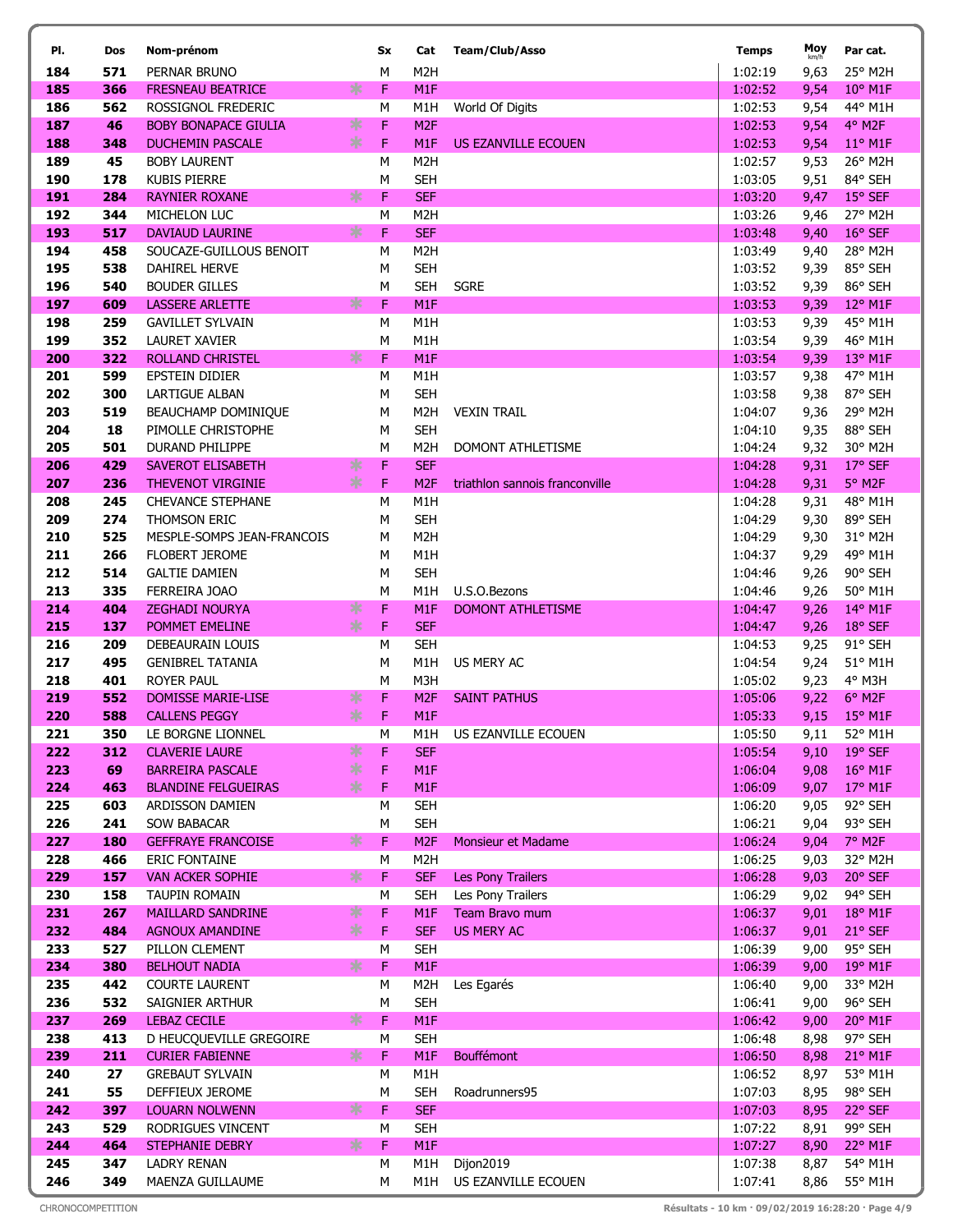| PI.        | Dos        | Nom-prénom                                    |        | Sx        | Cat                                 | <b>Team/Club/Asso</b>                            | <b>Temps</b>       | Moy<br>km/h  | Par cat.                    |
|------------|------------|-----------------------------------------------|--------|-----------|-------------------------------------|--------------------------------------------------|--------------------|--------------|-----------------------------|
| 247        | 502        | <b>GOURDON VINCENT</b>                        |        | M         | <b>SEH</b>                          |                                                  | 1:07:44            | 8,86         | 100° SEH                    |
| 248        | 453        | ROUTIER CHRISTOPHE                            |        | M         | M <sub>1</sub> H                    |                                                  | 1:07:51            | 8,84         | 56° M1H                     |
| 249        | 522        | <b>COUDRAY CHRISTOPHE</b>                     |        | M         | M <sub>1</sub> H                    |                                                  | 1:07:51            | 8,84         | 57° M1H                     |
| 250        | 611        | <b>JEAN GUILLAUME</b>                         |        | M         | <b>SEH</b>                          | U.S.O.Bezons                                     | 1:07:54            | 8,84         | 101° SEH                    |
| 251        | 33         | FREJAVILLE JEAN-JACQUES                       |        | М         | M <sub>2</sub> H                    |                                                  | 1:07:59            | 8,83         | 34° M2H                     |
| 252        | 419        | SALZARD BERNARD                               |        | М         | M3H                                 | Feux follets de Bernes                           | 1:08:04            | 8,81         | 5° M3H                      |
| 253        | 370        | <b>FLAURIMONT ANNE</b>                        | ∗      | F         | M <sub>1</sub> F                    | <b>EACPA</b>                                     | 1:08:08            | 8,81         | 23° M1F                     |
| 254        | 411        | DE ABREU MICHEL                               |        | M         | M <sub>1</sub> H                    |                                                  | 1:08:10            | 8,80         | 58° M1H                     |
| 255        | 292        | <b>BOYENVAL VIRGINIE</b>                      | ∗      | F         | M1F                                 | Beauvais O.U.C                                   | 1:08:12            | 8,80         | 24° M1F                     |
| 256        | 389        | <b>COEUGNET PASCALE</b>                       | $\ast$ | F         | M <sub>2F</sub>                     |                                                  | 1:08:12            | 8,80         | 8° M2F                      |
| 257        | 23         | <b>BAPTISTA GEORGE</b>                        |        | M         | M <sub>1</sub> H                    |                                                  | 1:08:24            | 8,77         | 59° M1H                     |
| 258        | 385        | AIT LEMAALEM ABDELLADER                       |        | М         | <b>SEH</b>                          |                                                  | 1:08:31            | 8,76         | 102° SEH                    |
| 259<br>260 | 280<br>510 | <b>FERRARI SOPHIE</b><br><b>LEROUX AUDREY</b> | ∗<br>∗ | F<br>F    | <b>SEF</b><br><b>SEF</b>            | vente-privee                                     | 1:08:38<br>1:08:42 | 8,74         | 23° SEF<br>24° SEF          |
| 261        | 48         | MICHEL CATHERINE                              | ∗      | F         | M <sub>2F</sub>                     | Running evasion 95<br><b>US EZANVILLE ECOUEN</b> | 1:08:44            | 8,73<br>8,73 | 9° M2F                      |
| 262        | 480        | <b>BOURREAU MARTIAL</b>                       |        | М         | M <sub>1</sub> H                    | <b>ASCT THALES</b>                               | 1:08:44            | 8,73         | 60° M1H                     |
| 263        | 539        | <b>MARREF FERHAT</b>                          |        | M         | <b>SEH</b>                          |                                                  | 1:08:47            | 8,72         | 103° SEH                    |
| 264        | 498        | <b>HENOT RODOLPHE</b>                         |        | M         | M <sub>1</sub> H                    |                                                  | 1:08:48            | 8,72         | 61° M1H                     |
| 265        | 533        | <b>ALBERT CECILE</b>                          | ∗      | F         | <b>SEF</b>                          |                                                  | 1:08:49            | 8,72         | 25° SEF                     |
| 266        | 576        | LE BIHAN VIRGINIE                             | $\ast$ | F         | <b>SEF</b>                          |                                                  | 1:08:54            | 8,71         | 26° SEF                     |
| 267        | 60         | <b>JACQ KEVIN</b>                             |        | M         | <b>SEH</b>                          | kikourou                                         | 1:08:55            | 8,71         | 104° SEH                    |
| 268        | 210        | <b>TRECANT OLIVIA</b>                         | ∗      | F         | <b>SEF</b>                          | <b>MAISON DU RUNNING</b>                         | 1:09:09            | 8,68         | 27° SEF                     |
| 269        | 364        | <b>CORCELETTE FLORA</b>                       | $\ast$ | F         | <b>SEF</b>                          | <b>Les Vaillantes</b>                            | 1:09:17            | 8,66         | 28° SEF                     |
| 270        | 177        | <b>CHEVALIER LAURIE</b>                       | $\ast$ | F         | <b>SEF</b>                          |                                                  | 1:09:32            | 8,63         | 29° SEF                     |
| 271        | 248        | SIRUGUES FREDERIC                             |        | М         | M <sub>1</sub> H                    |                                                  | 1:09:37            | 8,62         | 62° M1H                     |
| 272        | 36         | LEFEBVRE DAVID                                |        | М         | <b>SEH</b>                          |                                                  | 1:09:42            | 8,61         | 105° SEH                    |
| 273        | 569        | FOURMENT ALEXANDRE                            |        | М         | M <sub>1</sub> H                    |                                                  | 1:09:47            | 8,60         | 63° M1H                     |
| 274        | 70         | <b>MOR EMMANUEL</b>                           |        | М         | <b>SEH</b>                          |                                                  | 1:09:52            | 8,59         | 106° SEH                    |
| 275        | 50         | <b>NOURY ERWAN</b>                            |        | М         | <b>SEH</b>                          | team entonnoir                                   | 1:09:56            | 8,58         | 107° SEH                    |
| 276        | 246        | POITOU ALEXANDRE                              |        | М         | M <sub>1</sub> H                    |                                                  | 1:09:59            | 8,57         | 64° M1H                     |
| 277        | 297        | <b>HUGUES CHRISTELLE</b>                      | ∗<br>∗ | F         | <b>SEF</b>                          |                                                  | 1:10:00            | 8,57         | 30° SEF                     |
| 278<br>279 | 431<br>358 | MULLOCK KATHARINE<br><b>GALLOU GWENOLA</b>    | $\ast$ | F<br>F    | <b>SEF</b><br>M <sub>2F</sub>       | Bouffémont                                       | 1:10:00<br>1:10:21 | 8,57<br>8,53 | 31° SEF<br>$10^{\circ}$ M2F |
| 280        | 299        | <b>GERLACHE OLIVIER</b>                       |        | M         | M1H                                 |                                                  | 1:10:21            | 8,53         | 65° M1H                     |
| 281        | 296        | <b>GIMONET JEAN MARC</b>                      |        | М         | <b>SEH</b>                          |                                                  | 1:10:24            | 8,52         | 108° SEH                    |
| 282        | 482        | DELBAERE VINCENT                              |        | М         | M <sub>2</sub> H                    | US MERY AC                                       | 1:10:26            | 8,52         | 35° M2H                     |
| 283        | 441        | <b>COURTE ISABELLE</b>                        | ∗      | F         | M <sub>1</sub> F                    |                                                  | 1:10:28            | 8,51         | 25° M1F                     |
| 284        | 375        | WAWRZYNIAK THIERRY                            |        | ${\sf M}$ |                                     | M1H Dijon2019                                    | 1:10:37            |              | 8,50 66° M1H                |
| 285        | 474        | <b>LEBEN ISABELLE</b>                         | ∗      | F         | M1F                                 | <b>TNT Ezanville</b>                             | 1:10:38            | 8,49         | 26° M1F                     |
| 286        | 388        | MORONVAL ALEX                                 |        | м         | M <sub>2</sub> H                    |                                                  | 1:10:38            | 8,49         | 36° M2H                     |
| 287        | 449        | <b>DELSOL-RABEU MARION</b>                    | ⋇      | F         | <b>SEF</b>                          |                                                  | 1:10:40            | 8,49         | 32° SEF                     |
| 288        | 360        | CARDUNER LUDOVIC                              |        | м         | <b>SEH</b>                          | Bouffémont                                       | 1:10:40            | 8,49         | 109° SEH                    |
| 289        | 396        | FRANSIOLI LAURENT                             |        | М         | M <sub>2</sub> H                    |                                                  | 1:10:45            | 8,48         | 37° M2H                     |
| 290        | 444        | <b>CLUZEL SANDRINE</b>                        | ∗      | F         | M <sub>2F</sub>                     | Running evasion 95                               | 1:10:52            | 8,47         | $11^{\circ}$ M2F            |
| 291        | 584        | PEREIRA PATRICE                               |        | м         | <b>SEH</b>                          |                                                  | 1:10:53            | 8,46         | 110° SEH                    |
| 292        | 412        | <b>VERDIERE MORGANE</b>                       | *      | F         | <b>SEF</b>                          |                                                  | 1:10:53            | 8,46         | 33° SEF                     |
| 293<br>294 | 481<br>232 | CORVISIER GABRIEL<br><b>MANENTI LAURENCE</b>  | ∗      | М<br>F    | M <sub>2</sub> H<br>M <sub>2F</sub> | US MERY AC                                       | 1:10:58<br>1:11:01 | 8,45<br>8,45 | 38° M2H<br>12° M2F          |
| 295        | 328        | <b>LEBRETON PASCAL</b>                        |        | М         | M <sub>2</sub> H                    | running evasion95                                | 1:11:02            | 8,45         | 39° M2H                     |
| 296        | 530        | LEMOS PAULO                                   |        | М         | <b>SEH</b>                          |                                                  | 1:11:05            | 8,44         | $111^{\circ}$ SEH           |
| 297        | 374        | PINAULT FREDERIC                              |        | М         | M <sub>2</sub> H                    |                                                  | 1:11:05            | 8,44         | 40° M2H                     |
| 298        | 559        | <b>TORO VIRGINIE</b>                          | ∗      | F         | M1F                                 | <b>EACPA</b>                                     | 1:11:05            | 8,44         | 27° M1F                     |
| 299        | 537        | <b>GONCALVES ANTHONY</b>                      |        | м         | <b>SEH</b>                          | U.S.O.Bezons                                     | 1:11:08            | 8,43         | 112° SEH                    |
| 300        | 207        | <b>BLANCHARD AURELIE</b>                      | ∗      | F         | <b>SEF</b>                          |                                                  | 1:11:09            | 8,43         | 34° SEF                     |
| 301        | 208        | <b>GACHELIN SEVERINE</b>                      | *      | F         | M <sub>1</sub> F                    |                                                  | 1:11:09            | 8,43         | 28° M1F                     |
| 302        | 326        | COLETA JOEL                                   |        | м         | M3H                                 | <b>TEAM TAC</b>                                  | 1:11:23            | 8,41         | $6^{\circ}$ M3H             |
| 303        | 544        | <b>MAILLARD SYLVIE</b>                        | ∗      | F         | <b>SEF</b>                          |                                                  | 1:11:29            | 8,39         | 35° SEF                     |
| 304        | 471        | LOIRE AMANDINE                                | $\ast$ | F         | <b>SEF</b>                          |                                                  | 1:11:35            | 8,38         | 36° SEF                     |
| 305        | 271        | RICHAUD VICTOR                                |        | М         | <b>SEH</b>                          |                                                  | 1:11:41            | 8,37         | 113° SEH                    |
| 306        | 462        | DELARUE FABIEN                                |        | М         | M1H                                 |                                                  | 1:11:41            | 8,37         | 67° M1H                     |
| 307        | 218        | <b>BOUCHER NICOLAS</b>                        |        | М         | M1H                                 |                                                  | 1:11:42            | 8,37         | 68° M1H                     |
| 308        | 455        | <b>JOURDAIN HELENE</b>                        | ∗      | F         | <b>SEF</b>                          |                                                  | 1:12:24            | 8,29         | 37° SEF                     |
| 309        | 220        | <b>BEHAR THOMAS</b>                           |        | M         | M <sub>2</sub> H                    |                                                  | 1:12:24            | 8,29         | 41° M2H                     |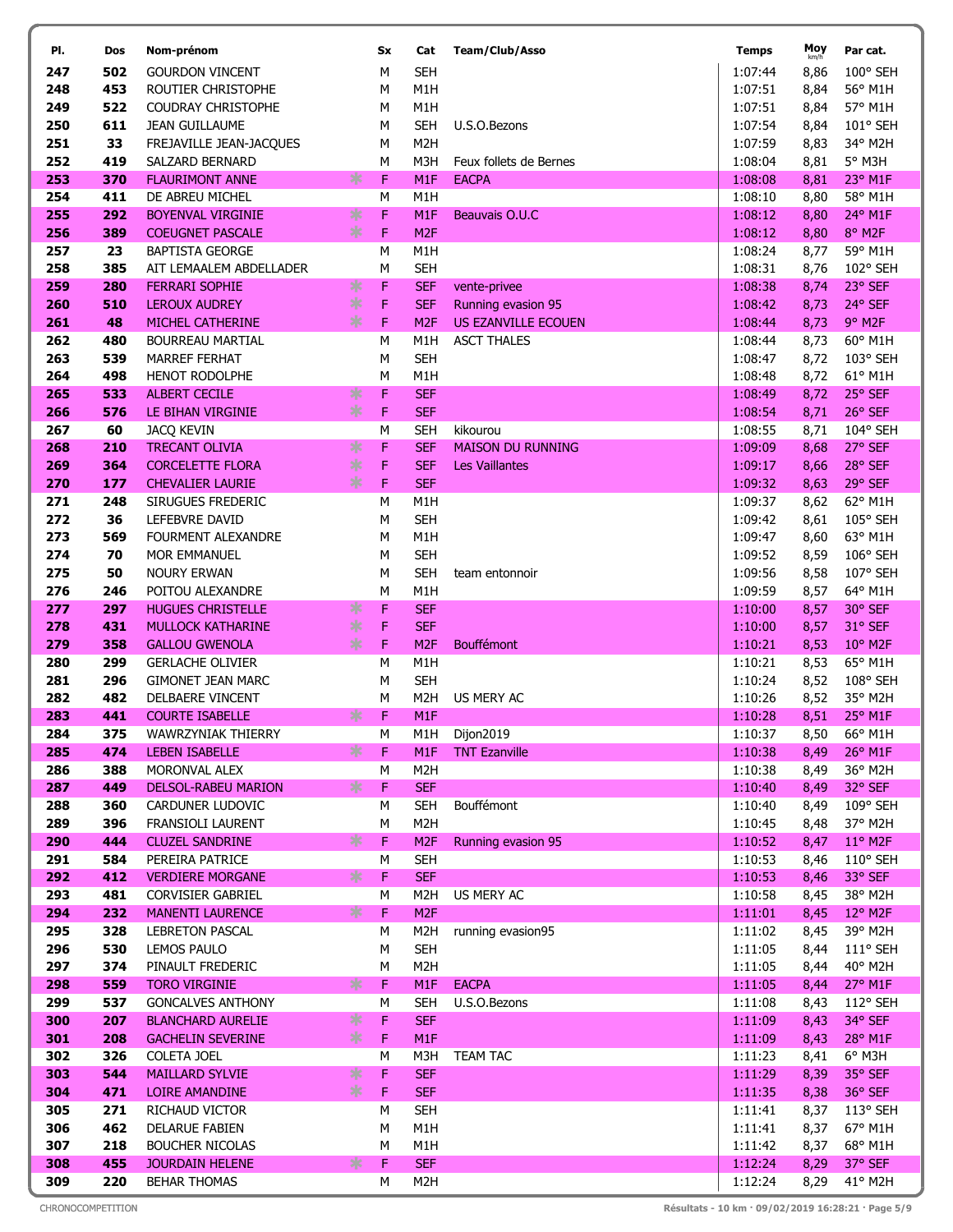| PI.        | Dos        | Nom-prénom                                       |             | Sx     | Cat                                 | <b>Team/Club/Asso</b>    | <b>Temps</b>       | Moy<br>km/h  | Par cat.            |
|------------|------------|--------------------------------------------------|-------------|--------|-------------------------------------|--------------------------|--------------------|--------------|---------------------|
| 310        | 31         | SPINETTA CHRISTOPHE                              |             | M      | M <sub>1</sub> H                    |                          | 1:12:26            | 8,28         | 69° M1H             |
| 311        | 265        | SPINETTA VIRGINIE                                | ∗           | F      | M1F                                 |                          | 1:12:26            | 8,28         | 29° M1F             |
| 312        | 345        | PELLERIN GUILLAUME                               |             | M      | M <sub>1</sub> H                    | Dijon2019                | 1:12:26            | 8,28         | 70° M1H             |
| 313        | 346        | PELLERIN AMELIE                                  | ∗           | F      | <b>SEF</b>                          | Dijon2019                | 1:12:27            | 8,28         | 38° SEF             |
| 314        | 610        | <b>DUTAY MIKAEL</b>                              |             | M      | M <sub>1</sub> H                    | Cryo 78                  | 1:12:28            | 8,28         | 71° M1H             |
| 315        | 144        | <b>JENS MARIE</b>                                | ∗           | F      | M1F                                 | Cryo 78                  | 1:12:28            | 8,28         | 30° M1F             |
| 316        | 446        | <b>MEHAYE MELANIE</b>                            | $\ast$      | F      | <b>SEF</b>                          |                          | 1:12:33            | 8,27         | 39° SEF             |
| 317        | 445        | MEHAYE SEBASTIEN                                 |             | M      | M1H                                 |                          | 1:12:33            | 8,27         | 72° M1H             |
| 318        | 437        | <b>LEMOINE PATRICK</b>                           |             | М      | M3H                                 | Running evasion 95       | 1:12:34            | 8,27         | 7° M3H              |
| 319        | 106        | DE MACEDO JOSE                                   |             | M      | M <sub>1</sub> H                    |                          | 1:12:35            | 8,27         | 73° M1H             |
| 320        | 291        | <b>DENIAU GREGORI</b>                            |             | M      | M <sub>1</sub> H                    | OS Amigos                | 1:12:35            | 8,27         | 74° M1H             |
| 321        | 286        | MEDO GUILLAUME                                   |             | М      | <b>SEH</b>                          |                          | 1:12:39            | 8,26         | 114° SEH            |
| 322        | 592        | PIOT CHRISTOPHE                                  |             | М      | M <sub>2</sub> H                    | Lib'air'trail            | 1:12:40            | 8,26         | 42° M2H             |
| 323        | 258        | <b>EVRARD VINCENT</b>                            |             | M      | <b>SEH</b>                          | usmbm                    | 1:12:43            | 8,25         | 115° SEH            |
| 324        | 398        | SOLINAS NICOLAS                                  |             | M      | <b>SEH</b>                          |                          | 1:12:46            | 8,25         | 116° SEH            |
| 325        | 578        | ROUSSEAUX MORGAN                                 |             | M      | <b>SEH</b>                          |                          | 1:12:53            | 8,23         | 117° SEH            |
| 326        | 577        | <b>CHABAULT CHRISTOPHE</b>                       |             | M      | M <sub>1</sub> H                    |                          | 1:12:53            | 8,23         | 75° M1H             |
| 327        | 143        | <b>DAVID SOPHIE</b>                              | ∗           | F      | M <sub>2F</sub>                     |                          | 1:12:57            | 8,22         | 13° M2F             |
| 328        | 430        | <b>RIO ELODIE</b>                                | ∗           | F      | <b>SEF</b>                          |                          | 1:13:11            | 8,20         | 40° SEF             |
| 329        | 289        | <b>CLEMENT AGATHE</b>                            | $\ast$      | F      | <b>SEF</b>                          |                          | 1:13:14            | 8,19         | 41° SEF             |
| 330        | 332        | <b>BREARD FREDERIC</b>                           |             | M      | M <sub>1</sub> H                    | U.S.O.Bezons             | 1:13:18            | 8,19         | 76° M1H             |
| 331        | 333        | <b>AMRAOUI LEILA</b>                             | ∗           | F      | M <sub>1</sub> F                    | U.S.O.Bezons             | 1:13:21            | 8,18         | 31° M1F             |
| 332        | 405        | <b>LEFEVRE MARC</b>                              |             | M      | M <sub>2</sub> H                    |                          | 1:13:28            | 8,17         | 43° M2H             |
| 333        | 499        | <b>EDOUARD HOSTEN</b>                            |             | М      | M <sub>1</sub> H                    |                          | 1:13:31            | 8,16         | 77° M1H             |
| 334        | 406<br>54  | <b>VARIN ANNE-SOPHIE</b>                         | ∗<br>$\ast$ | F<br>F | M1F                                 |                          | 1:13:35            | 8,15         | 32° M1F             |
| 335<br>336 | 341        | <b>LIGER ISABELLE</b><br><b>BERRIER ISABELLE</b> | ∗           | F      | M <sub>1</sub> F<br>M <sub>2F</sub> |                          | 1:13:44<br>1:13:48 | 8,14         | 33° M1F<br>14° M2F  |
| 337        | 355        | PIERRE LAETITIA                                  | ∗           | F      | M <sub>1</sub> F                    | US EZANVILLE ECOUEN      | 1:13:51            | 8,13         | 34° M1F             |
| 338        | 273        | RENARD JEAN-LUC                                  |             | M      | M <sub>2</sub> H                    |                          | 1:13:59            | 8,12<br>8,11 | 44° M2H             |
| 339        | 257        | <b>CHAUVIN NATHALIE</b>                          | ∗           | F      | M <sub>2F</sub>                     | <b>DOMONT ATHLETISME</b> | 1:14:00            | 8,11         | 15° M2F             |
| 340        | 311        | <b>GUITTET BENOIT</b>                            |             | M      | <b>SEH</b>                          |                          | 1:14:00            | 8,11         | 118° SEH            |
| 341        | 11         | PINTO FERREIRA ABEL                              |             | M      | M1H                                 |                          | 1:14:03            | 8,10         | 78° M1H             |
| 342        | 35         | FERNANDES OLIVIER                                |             | М      | M <sub>1</sub> H                    |                          | 1:14:03            | 8,10         | 79° M1H             |
| 343        | 212        | <b>BOUCHER STEPHANE</b>                          |             | М      | M <sub>1</sub> H                    |                          | 1:14:06            | 8,10         | 80° M1H             |
| 344        | 593        | <b>CAVALLETTO MICHELA</b>                        | ж           | F      | M <sub>1</sub> F                    | Lib'air'trail            | 1:14:07            | 8,10         | 35° M1F             |
| 345        | 573        | KRUMENACKER CHRISTOPHE                           |             | M      | M1H                                 |                          | 1:14:35            | 8,04         | 81° M1H             |
| 346        | 515        | <b>GUILMART MARION</b>                           | ∗           | F      | <b>SEF</b>                          |                          | 1:14:41            | 8,03         | 42° SEF             |
| 347        | 339        | <b>BEAUDRY CELINE</b>                            | $*$         | F      |                                     | M1F Bouc Athlé           | 1:14:45            |              | 8,03 36° M1F        |
| 348        | 438        | LEMOINE CATHERINE                                | ∗           | F      | M3F                                 | Running evasion 95       | 1:15:14            | 7,98         | $1°$ M3F            |
| 349        | 504        | <b>GEROLA LUC</b>                                |             | м      | <b>SEH</b>                          |                          | 1:15:30            | 7,95         | 119° SEH            |
| 350        | 505        | <b>LAMBERT TALLUHLA</b>                          | ∗           | F      | <b>SEF</b>                          |                          | 1:15:31            | 7,95         | 43° SEF             |
| 351        | 338        | <b>DEBRAINE MYRIAM</b>                           | $\ast$      | F      | M <sub>3F</sub>                     |                          | 1:15:35            | 7,94         | 2° M3F              |
| 352        | 378        | <b>GIRAULT CATTLEYA</b>                          | $\ast$      | F      | <b>SEF</b>                          |                          | 1:15:44            | 7,92         | 44° SEF             |
| 353        | 553        | LADAIQUE CHRISTINE                               | ∗           | F      | M <sub>2F</sub>                     |                          | 1:15:48            | 7,92         | $16^{\circ}$ M2F    |
| 354        | 295        | <b>GIMONET MARIE</b>                             | $\ast$      | F      | <b>SEF</b>                          |                          | 1:15:58            | 7,90         | 45° SEF             |
| 355        | 40         | <b>GIMONET FRANCK</b>                            |             | М      | M1H                                 |                          | 1:15:58            | 7,90         | 82° M1H             |
| 356        | 511        | CARTIER CHRISTIAN-YVES                           |             | М      | M <sub>2</sub> H                    | <b>VEXIN TRAIL</b>       | 1:16:00            | 7,89         | 45° M2H             |
| 357        | 268        | <b>COLLARD ANNE-CECILE</b>                       | ∗           | F      | <b>SEF</b>                          |                          | 1:16:03            | 7,89         | 46° SEF             |
| 358        | 594        | CISILOTTO FREDERIC                               |             | М      | <b>SEH</b>                          |                          | 1:16:09            | 7,88         | 120° SEH            |
| 359        | 549        | <b>FANOUILLET GERMAIN</b>                        |             | M      | <b>SEH</b>                          |                          | 1:16:09            | 7,88         | 121° SEH            |
| 360        | 435        | <b>BARBELANE EMILIE</b>                          | ∗           | F      | M <sub>1</sub> F                    | <b>Bouffémont</b>        | 1:16:10            | 7,88         | 37° M1F             |
| 361        | 320        | PILON DELPHINE                                   | ∗           | F      | <b>SEF</b>                          |                          | 1:16:21            | 7,86         | 47° SEF             |
| 362        | 513        | MOLINA JULIEN                                    |             | м      | <b>SEH</b>                          |                          | 1:16:21            | 7,86         | 122° SEH            |
| 363        | 612        | <b>HOUPLAIN CAROLINE</b>                         | ∗<br>$\ast$ | F      | <b>SEF</b>                          | <b>MAISON DU RUNNING</b> | 1:16:23            | 7,86         | 48° SEF             |
| 364        | 127        | <b>MONIER EMELINE</b>                            |             | F      | M <sub>1</sub> F                    | <b>Team TrailCompex</b>  | 1:16:23            | 7,86         | 38° M1F             |
| 365<br>366 | 468        | LUNNAZZI FABIO<br>SALMI BOUZID                   |             | М      | M3H<br>M1H                          |                          | 1:16:29<br>1:16:49 | 7,84         | 8° M3H              |
| 367        | 596<br>489 | AMAND MAXIME                                     |             | М<br>М | <b>SEH</b>                          |                          | 1:16:56            | 7,81<br>7,80 | 83° M1H<br>123° SEH |
| 368        | 595        | LEROUX PATRICK                                   |             | M      | M1H                                 |                          | 1:17:02            | 7,79         | 84° M1H             |
| 369        | 173        | SALOMONE ELISABETH                               | ∗           | F      | M1F                                 | <b>Bouffémont</b>        | 1:17:07            | 7,78         | 39° M1F             |
| 370        | 400        | <b>SEBRAND JULIETTE</b>                          | $\ast$      | F      | <b>SEF</b>                          |                          | 1:17:07            | 7,78         | 49° SEF             |
| 371        | 221        | <b>BAGASSIEN MARC</b>                            |             | М      | M1H                                 |                          | 1:17:07            | 7,78         | 85° M1H             |
| 372        | 602        | LE GUHENNEC TRISTAN                              |             | M      | SEH                                 | Poissy                   | 1:17:10            | 7,78         | 124° SEH            |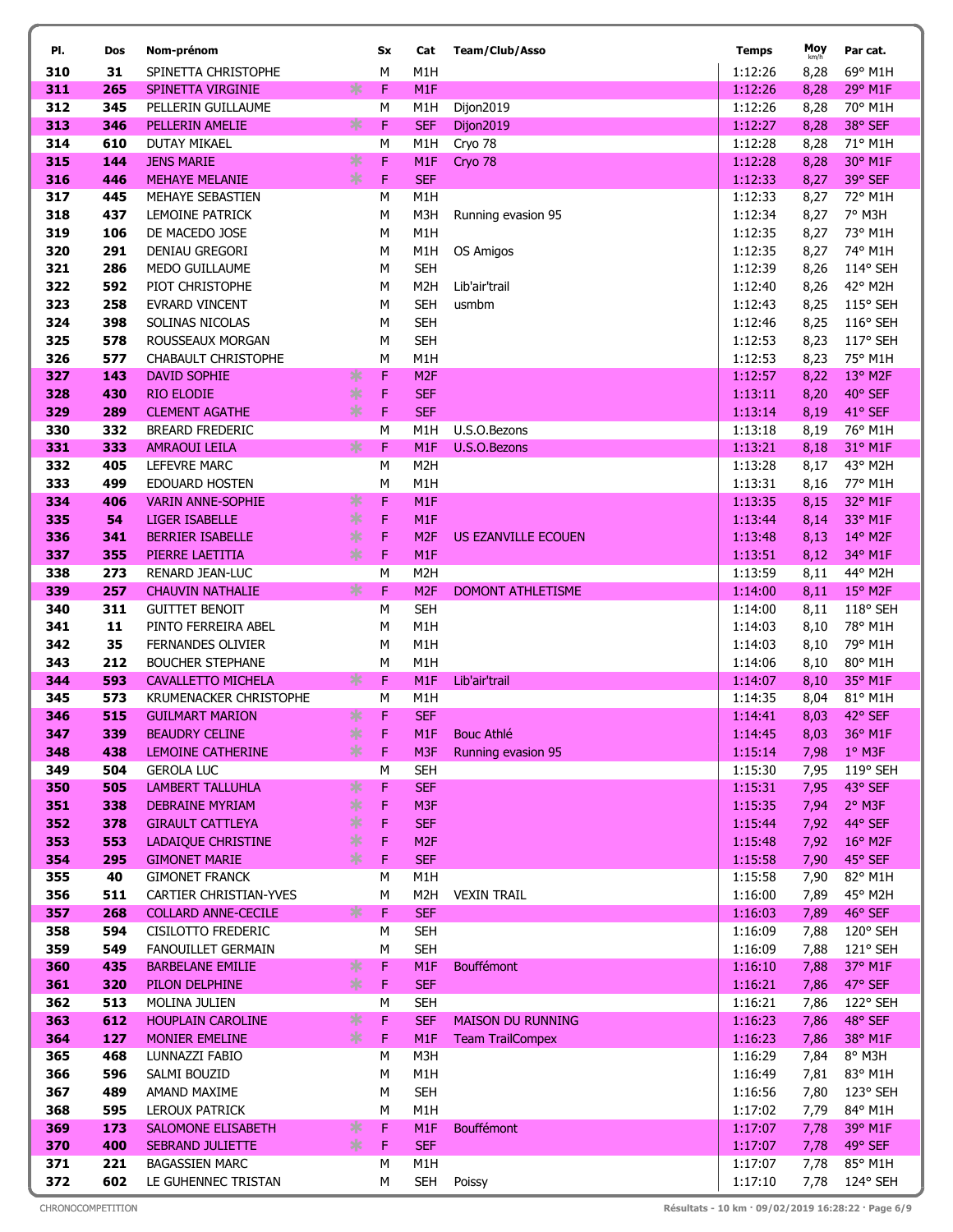| PI.        | Dos        | Nom-prénom                                    |          | Sx     | Cat                     | <b>Team/Club/Asso</b>    | <b>Temps</b>       | Moy<br>km/h  | Par cat.                     |
|------------|------------|-----------------------------------------------|----------|--------|-------------------------|--------------------------|--------------------|--------------|------------------------------|
| 373        | 199        | <b>GUILLOT SOLENE</b>                         | ∗        | F      | <b>SEF</b>              |                          | 1:17:14            | 7,77         | 50° SEF                      |
| 374        | 417        | <b>BOSC FABIEN</b>                            |          | М      | M1H                     | <b>ACSAM</b>             | 1:17:14            | 7,77         | 86° M1H                      |
| 375        | 418        | <b>BOSC NOEMIE</b>                            | ∗        | F      | <b>JUF</b>              | <b>ACSAM</b>             | 1:17:15            | 7,77         | $1°$ JUF                     |
| 376        | 598        | <b>GAIN ALEXANDRE</b>                         |          | М      | M1H                     |                          | 1:17:17            | 7,76         | 87° M1H                      |
| 377        | 565        | <b>BARQUERO HELENE</b>                        | ∗        | F      | M <sub>2F</sub>         |                          | 1:17:23            | 7,75         | 17° M2F                      |
| 378        | 566        | THUNEVIN OLIVIER                              |          | M      | M <sub>2</sub> H        |                          | 1:17:23            | 7,75         | 46° M2H                      |
| 379        | 590        | <b>CHEGROUNI MOUNIR</b>                       |          | М      | M1H                     |                          | 1:17:27            | 7,75         | 88° M1H                      |
| 380        | 382        | <b>GARCIA LAETITIA</b>                        | ∗        | F      | <b>SEF</b>              |                          | 1:17:29            | 7,74         | 51° SEF                      |
| 381        | 421        | <b>VIDAL MARION</b>                           | $*$      | F      | <b>SEF</b>              | Levallois Triathlon      | 1:17:35            | 7,73         | 52° SEF                      |
| 382        | 383        | <b>GARCIA FELIX</b>                           |          | M      | M <sub>2</sub> H        |                          | 1:17:37            | 7,73         | 47° M2H                      |
| 383        | 249        | <b>BELABBAS MEDHI</b>                         |          | М      | <b>SEH</b>              | Team DZ                  | 1:17:50            | 7,71         | 125° SEH                     |
| 384        | 492        | MICHET STEPHANE                               |          | М      | M1H                     | Bouffémont               | 1:17:54            | 7,70         | 89° M1H                      |
| 385<br>386 | 162<br>570 | <b>GUYARD FREDERIC</b><br><b>DJABRI NADIA</b> | ∗        | M<br>F | M <sub>1</sub> H<br>M1F |                          | 1:17:54<br>1:18:10 | 7,70         | 90° M1H<br>40° M1F           |
| 387        | 587        | <b>DESANTE AURELIE</b>                        | $*$      | F      | <b>SEF</b>              |                          | 1:18:13            | 7,68<br>7,67 | 53° SEF                      |
| 388        | 367        | <b>GIAI CHECA SOPHIE</b>                      | $*$      | F      | M1F                     |                          | 1:18:24            | 7,65         | 41° M1F                      |
| 389        | 20         | <b>AMANT HELENE</b>                           | ∗        | F      | <b>SEF</b>              |                          | 1:18:26            | 7,65         | 54° SEF                      |
| 390        | 290        | <b>PAULHAN Olivier</b>                        |          | M      | M3H                     |                          | 1:18:31            | 7,64         | 9° M3H                       |
| 391        | 252        | <b>FOURNIER JULIETTE</b>                      | ∗        | F      | M1F                     |                          | 1:18:32            | 7,64         | 42° M1F                      |
| 392        | 253        | <b>FOURNIER MATHIEU</b>                       |          | М      | <b>ESH</b>              |                          | 1:18:32            | 7,64         | 3° ESH                       |
| 393        | 353        | MADIC-DUCOUT DIDIER                           |          | M      | M <sub>2</sub> H        |                          | 1:18:33            | 7,64         | 48° M2H                      |
| 394        | 381        | <b>COMBES ARIELLE</b>                         | ∗        | F      | M <sub>2F</sub>         |                          | 1:18:34            | 7,64         | 18° M2F                      |
| 395        | 564        | <b>DURUFLE PIERRE</b>                         |          | M      | M <sub>2</sub> H        |                          | 1:18:44            | 7,62         | 49° M2H                      |
| 396        | 141        | <b>VENTORUZZO GERALDINE</b>                   | ∗        | F      | <b>SEF</b>              |                          | 1:18:50            | 7,61         | 55° SEF                      |
| 397        | 554        | <b>CONTE GUILLAUME</b>                        |          | M      | M <sub>2</sub> H        |                          | 1:18:50            | 7,61         | 50° M2H                      |
| 398        | 567        | LE BIHAN CLAIRE                               | ∗        | F      | <b>SEF</b>              |                          | 1:19:01            | 7,59         | 56° SEF                      |
| 399        | 410        | SABATIE RUGGIERO ELISE                        | $*$      | F      | <b>SEF</b>              |                          | 1:19:28            | 7,55         | 57° SEF                      |
| 400        | 409        | <b>BROUTIN MATHIEU</b>                        |          | M      | <b>SEH</b>              | <b>DOMS</b>              | 1:19:30            | 7,55         | 126° SEH                     |
| 401        | 356        | <b>LOUIS HERVE</b>                            |          | М      | M1H                     | Bouffémont               | 1:19:30            | 7,55         | 91° M1H                      |
| 402<br>403 | 583<br>558 | <b>VOILLARD ARNAUD</b><br>PERRIN JEAN MICHEL  |          | M<br>M | M1H<br>M3H              |                          | 1:19:36<br>1:19:38 | 7,54<br>7,53 | 92° M1H<br>10° M3H           |
| 404        | 151        | <b>GOBAUT AURELIE</b>                         | ∗        | F      | <b>SEF</b>              |                          | 1:19:39            | 7,53         | 58° SEF                      |
| 405        | 440        | <b>ABREU NELIA</b>                            | $*$      | F      | M1F                     | Les Egarés               | 1:20:45            | 7,43         | 43° M1F                      |
| 406        | 439        | <b>CARRE SEVERINE</b>                         | $*$      | F      | <b>SEF</b>              |                          | 1:20:45            | 7,43         | 59° SEF                      |
| 407        | 66         | <b>GUGLIELMETTI ANTOINE</b>                   |          | M      | <b>SEH</b>              |                          | 1:20:52            | 7,42         | 127° SEH                     |
| 408        | 597        | <b>GEFFROY MORGANE</b>                        | ∗        | F      | <b>SEF</b>              |                          | 1:21:03            | 7,40         | 60° SEF                      |
| 409        | 309        | <b>SENTI AUDREY</b>                           | ∗        | F      | <b>SEF</b>              |                          | 1:21:03            | 7,40         | $61^{\circ}$ SEF             |
| 410        | 575        | <b>BEAUCIRE SOPHIE</b>                        | $*$      | F      | M1F                     | Bouffémont               | 1:21:14            |              | 7,39 44° M1F                 |
| 411        | 160        | <b>GRISOLET KARINE</b>                        | ∗        | F      | M1F                     | Bouffémont               | 1:21:20            | 7,38         | $45^{\circ}$ M1F             |
| 412        | 548        | <b>CONTE AGATHE</b>                           | ∗        | F      | M <sub>1</sub> F        |                          | 1:21:36            | 7,35         | 46° M1F                      |
| 413        | 260        | <b>CHEYERE CEDRIC</b>                         |          | М      | M1H                     |                          | 1:21:37            | 7,35         | 93° M1H                      |
| 414        | 450        | RICHARD JULIEN                                |          | М      | <b>SEH</b>              | Team Absolute VTT        | 1:21:44            | 7,34         | 128° SEH                     |
| 415<br>416 | 192<br>278 | <b>JUGAND OLIVIER</b><br>ROUSSEAU JEROME      |          | М<br>М | M3H<br>M1H              |                          | 1:21:51<br>1:21:58 | 7,33<br>7,32 | $11^{\circ}$ M3H<br>94° M1H  |
| 417        | 324        | <b>HSSAINI CHANESE</b>                        | ∗        | F      | <b>SEF</b>              | <b>Bouffémont</b>        | 1:21:59            | 7,32         | 62° SEF                      |
| 418        | 279        | ROUSSEAU SOPHIE                               | $\ast$   | F      | M1F                     |                          | 1:21:59            | 7,32         | 47° M1F                      |
| 419        | 256        | CHAUVIN PASCAL                                |          | М      | M2H                     | DOMONT ATHLETISME        | 1:22:08            | 7,31         | 51° M2H                      |
| 420        | 176        | <b>MALINGRE HELENE</b>                        | ∗        | F      | M <sub>1</sub> F        |                          | 1:22:13            | 7,30         | 48° M1F                      |
| 421        | 5          | <b>VIGUIER VINCENT</b>                        |          | М      | M1H                     | DOMONT ATHLETISME        | 1:22:14            | 7,30         | 95° M1H                      |
| 422        | 317        | <b>GOFFIN AURELIE</b>                         | $\ast$   | F      | <b>SEF</b>              |                          | 1:22:21            | 7,29         | 63° SEF                      |
| 423        | 318        | POLLET MELANIE                                | ∗        | F      | <b>SEF</b>              |                          | 1:22:21            | 7,29         | 64° SEF                      |
| 424        | 608        | PACUK-CELLIER PAULINA                         | ∗        | F      | M <sub>1</sub> F        |                          | 1:22:29            | 7,27         | 49° M1F                      |
| 425        | 535        | MOUGIN STEPHANE                               |          | М      | <b>SEH</b>              |                          | 1:22:32            | 7,27         | 129° SEH                     |
| 426<br>427 | 543<br>542 | LEFEBVRE NADEGE                               | ∗<br>$*$ | F      | <b>SEF</b><br>M1F       |                          | 1:22:47            | 7,25<br>7,25 | 65° SEF                      |
| 428        | 165        | <b>VERNIER SOPHIE</b><br><b>NGUYEN LIEN</b>   | $*$      | F<br>F | M <sub>2F</sub>         | <b>TEAMSUSHI</b>         | 1:22:47<br>1:24:01 | 7,14         | $50^\circ$ M1F<br>$19°$ M2F  |
| 429        | 451        | <b>SCHULTZ EMILIE</b>                         | $*$      | F      | <b>SEF</b>              |                          | 1:24:24            | 7,11         | 66° SEF                      |
| 430        | 561        | <b>VON MOEGEN JESSICA</b>                     | $*$      | F      | <b>SEF</b>              |                          | 1:24:24            | 7,11         | 67° SEF                      |
| 431        | 357        | <b>MENARD CELINE</b>                          | ∗        | F      | M <sub>1</sub> F        | <b>MAISON DU RUNNING</b> | 1:24:36            | 7,09         | $51^\circ$ M1F               |
| 432        | 310        | <b>MISMAN STEPHANIE</b>                       | $*$      | F      | M1F                     |                          | 1:24:49            | 7,07         | 52° M1F                      |
| 433        | 334        | ***** DOSSARD INCONNU                         |          |        |                         |                          | 1:24:50            | 7,07         |                              |
| 434        | 387        | <b>COCHET NADEGE</b>                          | ∗.       | F      | M <sub>2F</sub>         |                          | 1:24:55            | 7,07         | $20^{\circ}$ M <sub>2F</sub> |
| 435        | 240        | DI SCIPIO ANTONIO                             |          | M      | M1H                     |                          | 1:25:10            | 7,05         | 96° M1H                      |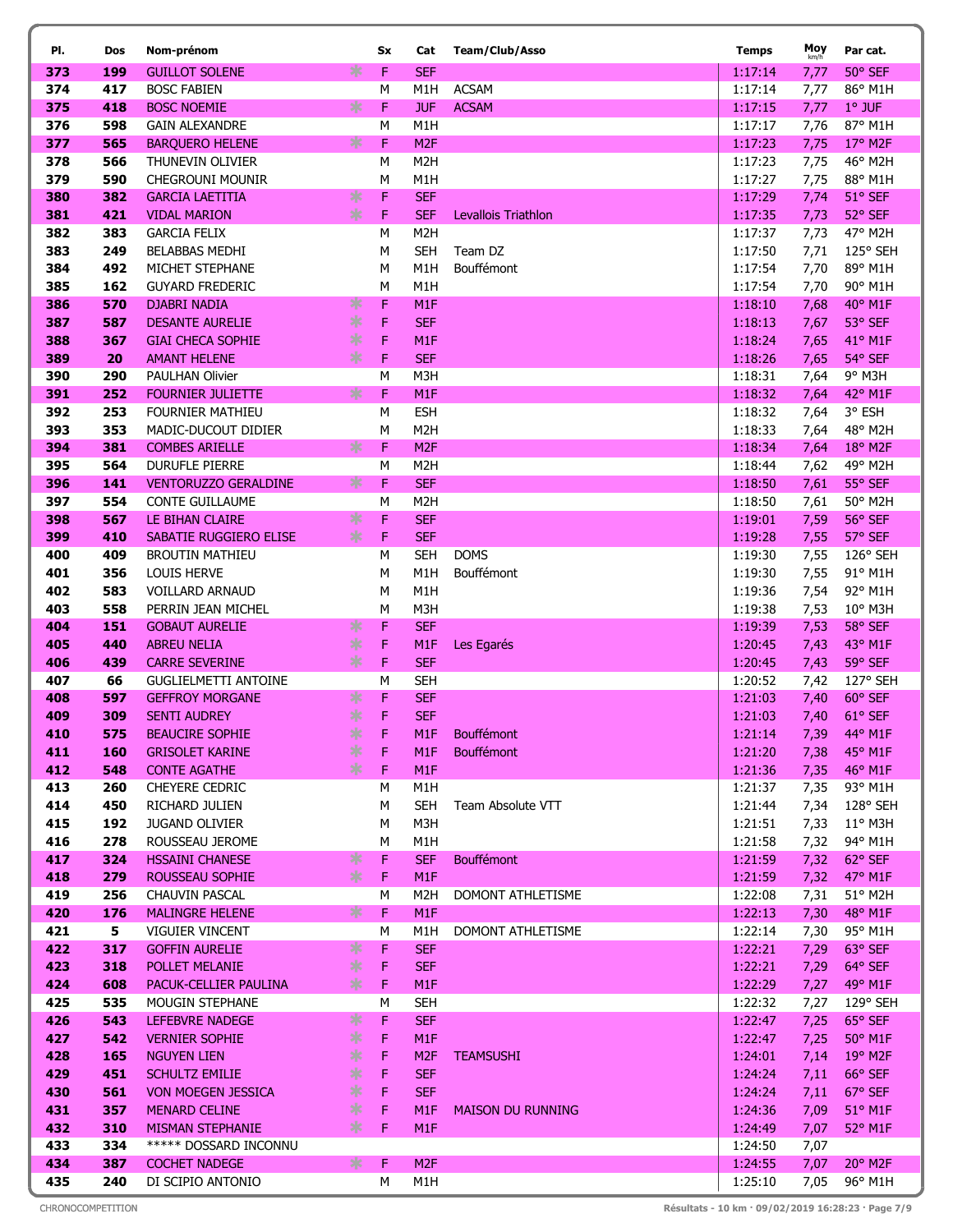| PI.        | Dos        | Nom-prénom                                  |        | Sx      | Cat              | <b>Team/Club/Asso</b>      | <b>Temps</b>       | Moy<br>km/h | Par cat.                         |
|------------|------------|---------------------------------------------|--------|---------|------------------|----------------------------|--------------------|-------------|----------------------------------|
| 436        | 222        | POINY GAETANE                               | ∗      | F       | M1F              |                            | 1:25:13            | 7,04        | 53° M1F                          |
| 437        | 172        | <b>LAUDREN VERONIQUE</b>                    | $\ast$ | F       | M <sub>2F</sub>  | <b>TEAM GLOBETRAIERS</b>   | 1:25:28            | 7,02        | 21° M2F                          |
| 438        | 103        | <b>LAUDREN GILLES</b>                       |        | М       | M <sub>2</sub> H |                            | 1:25:28            | 7,02        | 52° M2H                          |
| 439        | 229        | VAQUETTE ALAIN                              |        | M       | M1H              |                            | 1:25:31            | 7,02        | 97° M1H                          |
| 440        | 194        | <b>GUYON STEPHANIE</b>                      | ∗      | F       | M1F              |                            | 1:25:48            | 6,99        | 54° M1F                          |
| 441        | 195        | COUREUX PIERRE DAMIEN                       |        | М       | M <sub>1</sub> H |                            | 1:25:48            | 6,99        | 98° M1H                          |
| 442        | 244        | SMILJANIC DANIEL                            |        | M       | M <sub>2</sub> H |                            | 1:26:08            | 6,97        | 53° M2H                          |
| 443        | 427        | ROSAZZA-RIZ GAEL                            |        | М       | <b>SEH</b>       |                            | 1:26:09            | 6,96        | 130° SEH                         |
| 444        | 340        | <b>BERNIER MARIANNE</b>                     | ∗      | F       | <b>SEF</b>       | <b>US EZANVILLE ECOUEN</b> | 1:26:17            | 6,95        | 68° SEF                          |
| 445        | 190        | <b>RICHARD CHARLOTTE</b>                    | ∗      | F       | M <sub>1F</sub>  |                            | 1:26:41            | 6,92        | 55° M1F                          |
| 446        | 560        | COLAU MARIE-ANTOINETTE                      | ∗      | F       | M <sub>2F</sub>  | usmbm                      | 1:26:41            | 6,92        | 22° M2F                          |
| 447        | 393        | ROLLAND SEBASTIEN                           |        | M       | M <sub>1</sub> H |                            | 1:27:14            | 6,88        | 99° M1H                          |
| 448        | 395        | <b>ROLLAND ISABELLE</b>                     | ∗      | F       | M1F              |                            | 1:27:15            | 6,88        | 56° M1F                          |
| 449        | 493        | <b>CARTIER AUDREY</b>                       | ∗      | F       | M <sub>1</sub> F |                            | 1:27:33            | 6,85        | 57° M1F                          |
| 450        | 262        | <b>GERARD PHILIPPE</b>                      |        | M       | M3H              |                            | 1:27:57            | 6,82        | 12° M3H                          |
| 451        | 899        | <b>TRAORE BINTOU</b>                        | ∗      | F       | M1F              |                            | 1:28:30            | 6,78        | 58° M1F                          |
| 452        | 376        | <b>LEGER CHLOE</b>                          | ∗      | F       | <b>SEF</b>       |                            | 1:28:39            | 6,77        | 69° SEF                          |
| 453        | 133        | BOUILLY-GERONIMI MAXIME                     |        | M       | <b>SEH</b>       |                            | 1:28:40            | 6,77        | 131° SEH                         |
| 454        | 196        | <b>PAPEGHIN CORINNE</b>                     | ∗      | F       | M <sub>2F</sub>  | <b>MAISON DU RUNNING</b>   | 1:29:22            | 6,71        | 23° M2F                          |
| 455        | 369        | <b>REMAUD MYLENE</b>                        | $\ast$ | F       | M <sub>1</sub> F | <b>ESSPO</b>               | 1:29:44            | 6,69        | 59° M1F                          |
| 456        | 555        | PERSONENI LUDIVINE                          | ∗      | F       | M1F              |                            | 1:29:51            | 6,68        | 60° M1F                          |
| 457        | 448        | <b>GERMOND FLORENCE</b>                     | $\ast$ | F       | <b>SEF</b>       | usmbm                      | 1:29:53            | 6,68        | 70° SEF                          |
| 458        | 607        | <b>CELLIER JEAN-LUC</b>                     |        | M       | M <sub>1</sub> H |                            | 1:29:55            | 6,67        | 100° M1H                         |
| 459        | 152        | <b>BRUNET MAEVA</b>                         | ∗      | F       | <b>SEF</b>       |                            | 1:30:07            | 6,66        | 71° SEF                          |
| 460        | 188        | DUVIVIER JEAN-PHILIPPE                      |        | M       | M <sub>1</sub> H | <b>LISAFOREVER</b>         | 1:30:15            | 6,65        | 101° M1H                         |
| 461        | 187        | <b>GUIMIER SANDRA</b>                       | ∗      | F       | M <sub>1</sub> F | <b>LISAFOREVER</b>         | 1:30:16            | 6,65        | 61° M1F                          |
| 462        | 213        | <b>LECOMTE OLIVIER</b>                      |        | M       | M <sub>1</sub> H | Bouffémont                 | 1:30:36            | 6,62        | 102° M1H                         |
| 463        | 214        | <b>ATHEAUME SEVERINE</b>                    | ∗      | F       | M1F              | <b>Bouffémont</b>          | 1:30:36            | 6,62        | 62° M1F                          |
| 464        | 255        | <b>HERNANDEZ MARINA</b>                     | ∗      | F       | <b>SEF</b>       |                            | 1:30:55            | 6,60        | 72° SEF                          |
| 465        | 254        | HERNANDEZ JEAN LUC                          |        | М       | M <sub>2</sub> H |                            | 1:30:56            | 6,60        | 54° M2H                          |
| 466        | 343        | LOPES JOSE                                  |        | M       | M <sub>1</sub> H |                            | 1:30:56            | 6,60        | 103° M1H                         |
| 467        | 434        | <b>VOELTZEL CAROLINE</b>                    | ∗      | F       | <b>SEF</b>       | Bouffémont                 | 1:31:49            | 6,53        | 73° SEF                          |
| 468        | 225        | <b>MOYSET PENELOPE</b>                      | ∗      | F       | <b>SEF</b>       | <b>Running Team VF</b>     | 1:32:00            | 6,52        | 74° SEF                          |
| 469        | 226        | <b>FOUGEYROLLAS ELODIE</b>                  | ∗      | F       | <b>SEF</b>       | <b>Running Team VF</b>     | 1:32:00            | 6,52        | 75° SEF                          |
| 470        | 487        | DABOUZ MIRENTXU                             | $\ast$ | F       | M <sub>1F</sub>  | <b>US MERY AC</b>          | 1:32:02            | 6,52        | 63° M1F                          |
| 471        | 118        | AUBERTIN GUILLAUME                          |        | M       | M <sub>1</sub> H |                            | 1:32:02            | 6,52        | 104° M1H                         |
| 472        | 443        | RENAULT JEAN PHILIPPE                       | *      | М       | M3H              |                            | 1:33:47            | 6,40        | 13° M3H                          |
| 473<br>474 | 331<br>161 | FERREIRA SEVERINE<br><b>VASSEUR AURELIE</b> | ∗      | F.<br>F | M <sub>1</sub> F | M1F U.S.O.Bezons           | 1:34:18<br>1:34:32 | 6,35        | 6,36 64° M1F<br>$65^{\circ}$ M1F |
| 475        | 420        | <b>SARIVIERE SOLANGE</b>                    | ∗      | F       | M <sub>1</sub> F |                            | 1:34:32            | 6,35        | 66° M1F                          |
| 476        | 155        | <b>LOGHRIEB MARIE</b>                       | ∗      | F       | M1F              |                            | 1:34:32            | 6,35        | $67^\circ$ M1F                   |
| 477        | 201        | LASQUELLEC CELINE                           | ∗      | F       | M <sub>1</sub> F |                            | 1:34:32            | 6,35        | 68° M1F                          |
| 478        | 319        | MILCENT FRANCOIS                            |        | м       | M1H              | UFIT FAMILY                | 1:34:33            | 6,35        | 105° M1H                         |
| 479        | 362        | <b>BOUSQUET SOPHIE</b>                      | ∗      | F       | <b>SEF</b>       | <b>Les Vaillantes</b>      | 1:34:45            | 6,33        | 76° SEF                          |
| 480        | 568        | <b>FENDRICH DELPHINE</b>                    | $\ast$ | F       | <b>SEF</b>       |                            | 1:36:38            | 6,21        | 77° SEF                          |
| 481        | 521        | <b>MARCHAL GAELLE</b>                       | $\ast$ | F       | M1F              |                            | 1:36:38            | 6,21        | 69° M1F                          |
| 482        | 469        | <b>DUBRAY PATRICE</b>                       |        | М       | M3H              |                            | 1:36:51            | 6,20        | 14° M3H                          |
| 483        | 518        | DUPOUX DYLAN                                |        | М       | <b>SEH</b>       |                            | 1:37:11            | 6,17        | 132° SEH                         |
| 484        | 336        | <b>GALTIE BRUNO</b>                         |        | М       | M3H              | U.S.O.Bezons               | 1:38:00            | 6,12        | 15° M3H                          |
| 485        | 243        | SMILJANIC CHLOE                             | ⋇      | F       | <b>SEF</b>       |                            | 1:38:05            | 6,12        | 78° SEF                          |
| 486        | 606        | <b>BOULANGER OLIVIER</b>                    |        | M       | M1H              |                            | 1:39:28            | 6,03        | 106° M1H                         |
| 487        | 605        | <b>MESMIN VERONIQUE</b>                     | ∗      | F       | M1F              |                            | 1:39:28            | 6,03        | 70° M1F                          |
| 488        | 582        | <b>VOILLARD SANDRA</b>                      | ∗      | F       | <b>SEF</b>       |                            | 1:40:20            | 5,98        | 79° SEF                          |
| 489        | 433        | <b>CONDE JIMENEZ MIA</b>                    | ∗      | F       | <b>SEF</b>       | <b>Bouffémont</b>          | 1:40:25            | 5,98        | 80° SEF                          |
| 490        | 402        | <b>ROUXEL EMILIE</b>                        | ∗      | F       | <b>SEF</b>       |                            | 1:42:40            | 5,84        | 81° SEF                          |
| 491        | 394        | <b>BRIEND GERALDINE</b>                     | ∗      | F       | M <sub>1</sub> F |                            | 1:42:40            | 5,84        | 71° M1F                          |
| 492        | 415        | DUVAL DAVID                                 |        | м       | M1H              | <b>Bouffémont</b>          | 1:46:28            | 5,64        | 107° M1H                         |
| 493        | 491        | MICHET SOPHIE                               | ∗      | F       | M <sub>1</sub> F | <b>Bouffémont</b>          | 1:53:11            | 5,30        | 72° M1F                          |
| 494        | 359        | <b>JAUNET GINETTE</b>                       | ∗      | F       | M4F              | Bouffémont                 | 1:58:15            | 5,07        | $1^{\circ}$ M4F                  |
| 495        | 304        | <b>AMAR KHADIJA</b>                         | ∗      | F       | M1F              | <b>Running Team VF</b>     | 2:14:32            | 4,46        | 73° M1F                          |
| 496        | 242        | SMILJANIC ALICE                             | $\ast$ | F       | M <sub>2F</sub>  |                            | 2:17:06            | 4,38        | $24^{\circ}$ M2F                 |